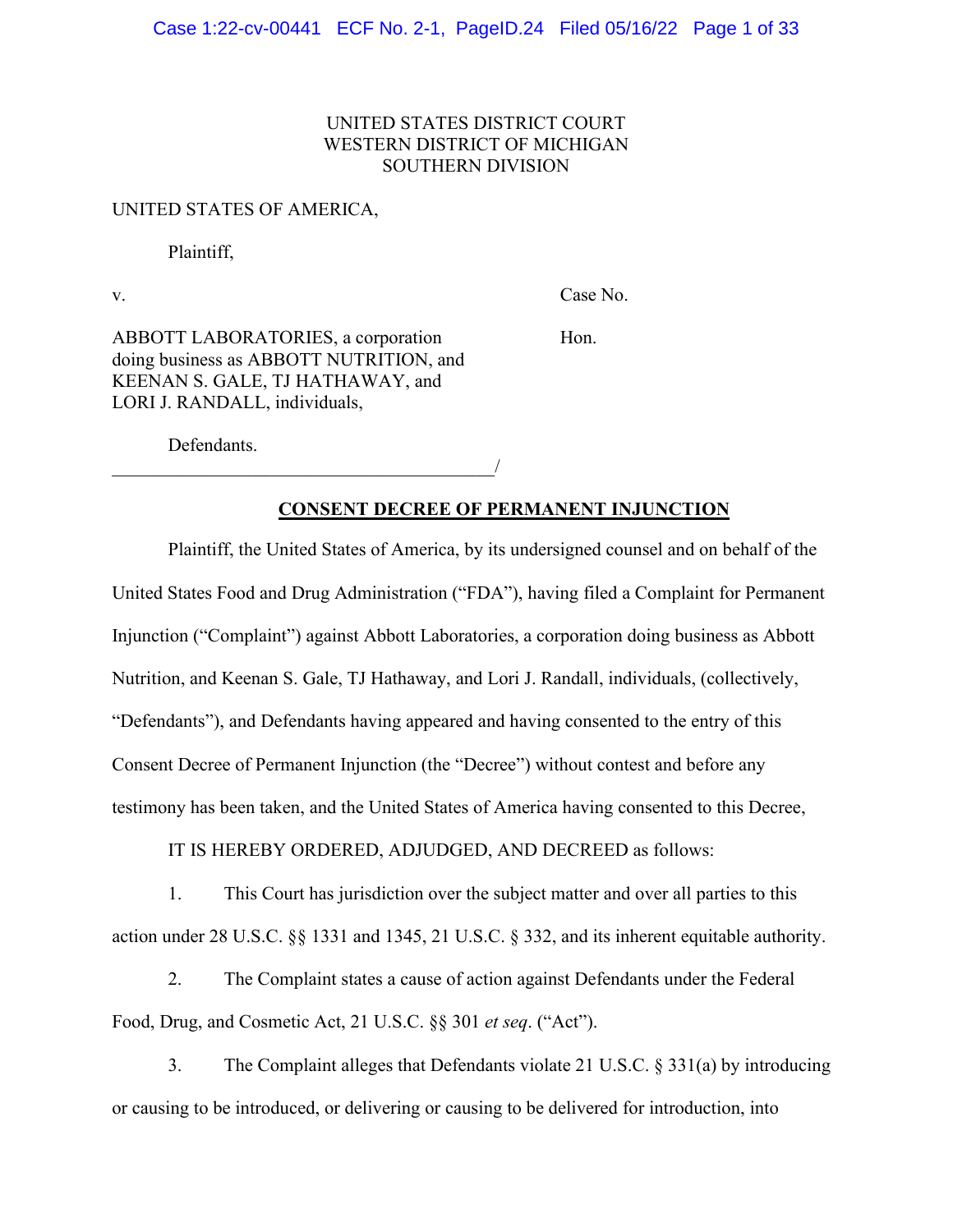### Case 1:22-cv-00441 ECF No. 2-1, PageID.25 Filed 05/16/22 Page 2 of 33

interstate commerce articles of food that are adulterated within the meaning of 21 U.S.C.  $§$  342(a)(4).

4. The Complaint alleges that Defendants violate 21 U.S.C. § 331(a) by introducing or causing to be introduced, or delivering or causing to be delivered for introduction, into interstate commerce articles of food, namely infant formula as defined in 21 U.S.C.  $\S 321(z)$ , that are adulterated within the meaning of 21 U.S.C. § 350a(a)(3), 21 U.S.C. § 350a(b)(2), and 21 C.F.R. Part 106.

5. The Complaint alleges that Defendants violate 21 U.S.C. § 331(k) by causing articles of food that are held for sale after shipment of one or more of their components in interstate commerce to become adulterated within the meaning of 21 U.S.C.  $\S$  342(a)(4).

6. The Complaint alleges that Defendants violate 21 U.S.C.  $\S 331(k)$  by causing articles of food, namely infant formula as defined in 21 U.S.C.  $\S 321(z)$ , that are held for sale after shipment of one or more of their components in interstate commerce to become adulterated within the meaning of 21 U.S.C.  $\S$  350a(a)(3).

7. For purposes of this Decree, the following definitions shall apply:

A. "Associated Persons" shall refer collectively to each and all of Defendants' officers, agents, employees, attorneys, successors, and assigns, and any and all persons in active concert or participation with any of them (including individuals, partnerships, corporations, subsidiaries, and "doing business as" entities) who are involved with the manufacture, processing, preparing, packing, labeling, holding, or distribution of articles of food covered by paragraph 7(F) or paragraph 7(G) at or from the Sturgis Facility;

B. "CGMP Regulations for Human Food" shall refer to the current good manufacturing practice requirements in Subpart B of 21 C.F.R. Part 117 (Current Good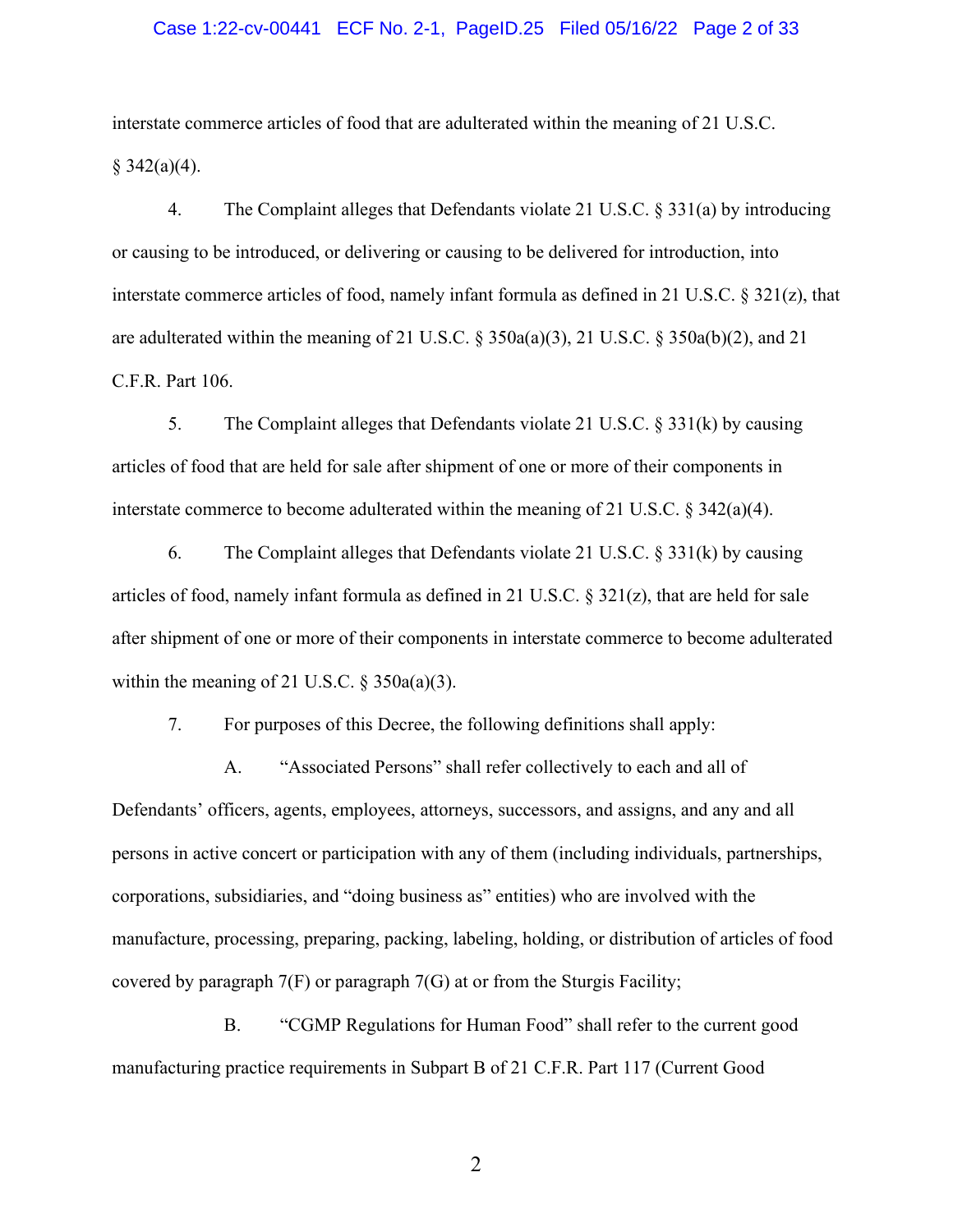### Case 1:22-cv-00441 ECF No. 2-1, PageID.26 Filed 05/16/22 Page 3 of 33

Manufacturing Practice, Hazard Analysis, and Risk-Based Preventive Controls for Human Food);

C. "Days" shall refer to business days;

D. "Infant Formula CGMP Regulations" shall refer to the current good manufacturing practice requirements in Subpart B of 21 C.F.R. Part 106 (Infant Formula Requirements Pertaining to Current Good Manufacturing Practice, Quality Control Procedures, Quality Factors, Records and Reports, and Notifications);

E. "Inventory Products" shall refer only to the non-recalled powdered finished products manufactured at the Sturgis Facility and in Defendants' possession, custody, or control as of March 18, 2022, the close of FDA's inspection at Defendants' facilities located at 901 North Centerville Road, Sturgis, Michigan 49091;

F. "Other Operations" shall refer to Defendants' manufacture, processing, preparing, packing, labeling, holding, and/or distribution at or from the Sturgis Facility of any infant formula, as that term is defined in 21 U.S.C. § 321(z), in powdered form, except for Inventory Products defined in paragraph 7(E) and products subject to Specialty Operations described in paragraph 7(G);

G. "Specialty Operations" shall refer to Defendants' manufacture, processing, preparing, packing, labeling, holding, and/or distribution at or from the Sturgis Facility of any article of food that is:

(1) Any powdered infant formula covered by 21 U.S.C. § 350a(h)(1);

or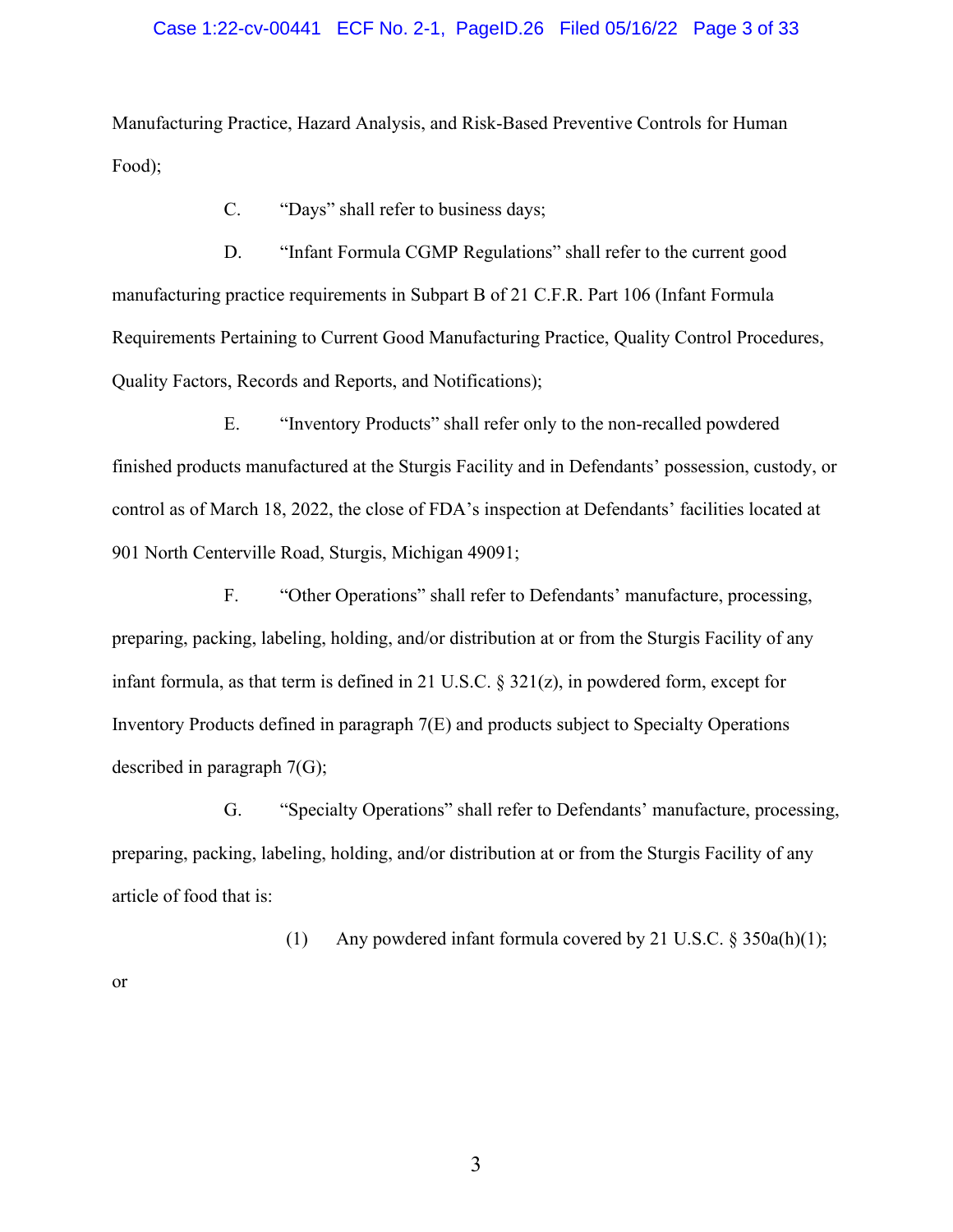(2) Any powdered product for non-infants (older than 12 months of age) that serves similar nutritional purposes as any formulation of powdered infant formula covered by 21 U.S.C.  $\S$  350a(h)(1); and

H. "Sturgis Facility" shall refer to the facilities located at 901 North Centerville Road, Sturgis, Michigan 49091.

## **Specialty Operations**

8. Subject to paragraph 11(A), upon entry of this Decree, Defendants and each and all of their Associated Persons who have received actual notice of this Decree are permanently restrained and enjoined under 21 U.S.C. § 332(a), and the inherent equitable authority of this Court, from conducting Specialty Operations, unless all the following conditions are met:

A. Defendants, at their expense, shall retain or continue retention of an independent person or persons ("Expert") who is without any personal or financial ties (other than a retention agreement or agreements to satisfy the requirements of this Decree and/or to perform other consulting or testing work for Abbott Nutrition) to Defendants or their families, and who, by reason of training, education, and experience, is qualified to:

(1) Evaluate the facilities, methods, processes, and controls at the Sturgis Facility to ensure that Defendants' products are manufactured, processed, prepared, packed, labeled, held, and distributed in compliance with this Decree, the Act, the CGMP Regulations for Human Food, and the Infant Formula CGMP Regulations; and

(2) Inspect the Sturgis Facility to determine whether Defendants' facilities, methods, processes, and controls are continuously operated and administered in conformity with this Decree, the Act, and its implementing regulations;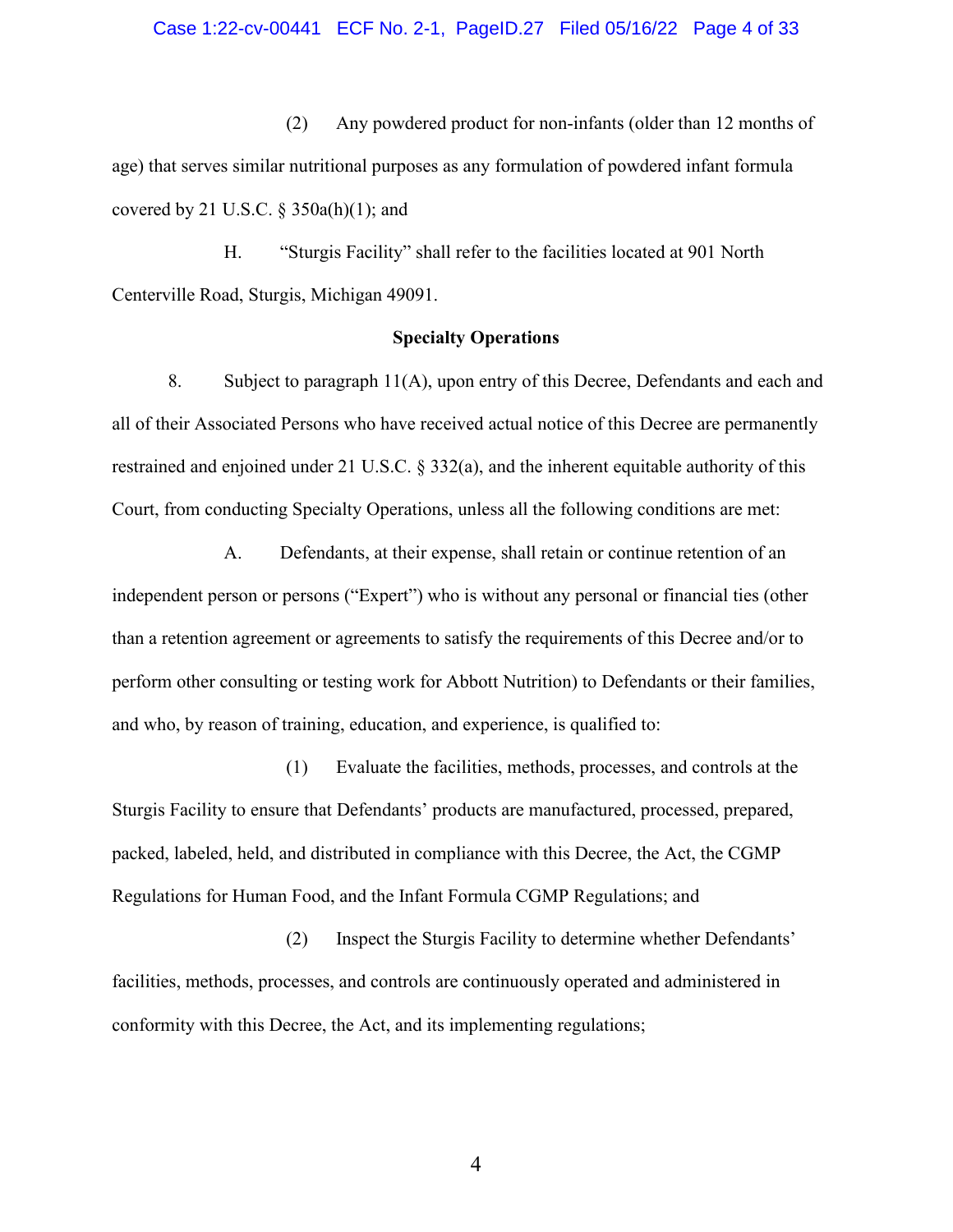#### Case 1:22-cv-00441 ECF No. 2-1, PageID.28 Filed 05/16/22 Page 5 of 33

B. Defendants shall notify FDA in writing of the identity and qualifications of the Expert within two days after retaining the Expert, and, in coordination with the Expert, Defendants shall:

(1) Verify the dry-out procedures (including time and temperature controls) for production equipment and processing environments, and validate the test method for moisture verification used to assess dryness after the dry-out procedures for production equipment and processing environments. Where applicable, Defendants may rely on completed action described in Defendants' response(s) to the FDA Form-483 issued on March 18, 2022 ("Form-483 Response");

(2) Conduct pre-production cleaning, sanitizing, and dry-out of production equipment and processing environments (using the verified dry-out procedures and the validated test method), followed by environmental testing for pathogens in the processing environment. Where applicable, Defendants may rely on completed actions already conducted in coordination with the Expert or as described in Defendants' Form-483 Response; and

(3) Prior to initiating production pursuant to paragraph 8, provide FDA with the Expert's report documenting completion of the verification and validation activities and pre-production review set out in paragraph 8(B);

C. If Defendants choose to restrict Specialty Operations to specified equipment and processing environments, then Defendants shall ensure that any cleaning, sanitizing, dry-out, and/or environmental testing during the pendency of Specialty Operations of equipment and processing environments that are not part of Specialty Operations is accomplished in a manner that protects against contamination of the specified equipment and processing environments (and utensils therein) that are part of Specialty Operations;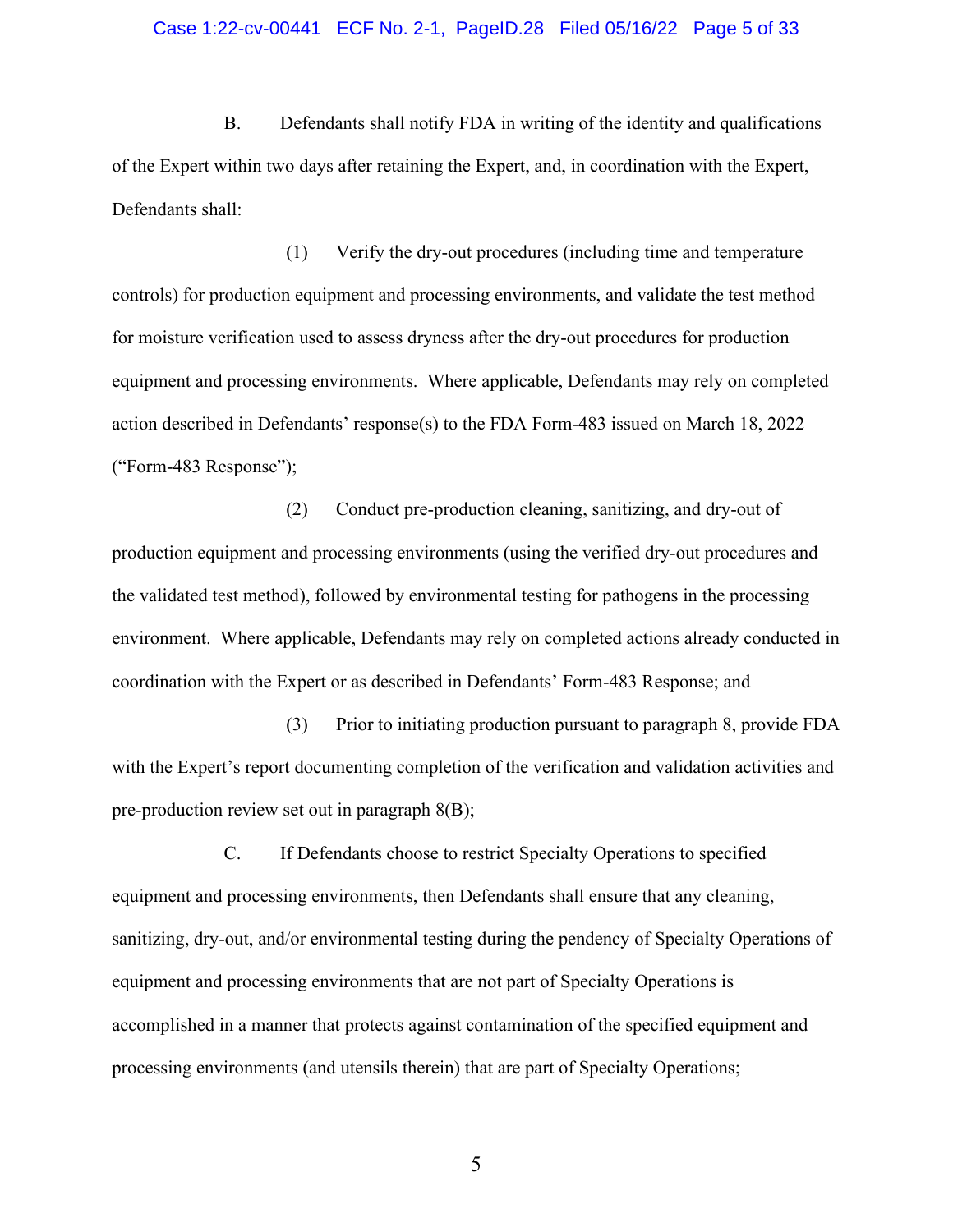### Case 1:22-cv-00441 ECF No. 2-1, PageID.29 Filed 05/16/22 Page 6 of 33

D. Defendants shall, as and when feasible, prioritize production in a manner that minimizes the risk of market disruption;

E. Prior to distribution of each product lot produced during Specialty Operations, Defendants shall ensure that a qualified individual in Defendants' quality unit reviews the batch record, the test results for in-process and finished product, and the environmental monitoring results that pertain to the product lot, and certifies in writing to FDA that such lot meets all specifications;

F. Defendants shall ensure that environmental monitoring during Specialty Operations consists of routine sampling and, when appropriate, investigative sampling, and that a qualified individual in Defendants' quality unit conducts trending analyses of environmental monitoring results from both routine and investigative sampling;

G. Defendants shall collect in-process and finished product samples during Specialty Operations and shall analyze the powdered infant formula samples for *Cronobacter* spp. and *Salmonella* spp., in the manner specified in 21 C.F.R. § 106.55, and shall analyze the powdered non-infant product samples for *Salmonella* spp. If any test of in-process or finished product detects the presence of *Cronobacter* spp. and/or *Salmonella* spp., Defendants shall:

(1) Cease production at the earliest time practicable and, in any event, no later than the completion of any batch then in progress, dispose of the affected in-process and/or finished product batch, conduct a thorough contamination-source determination (i.e., rootcause analysis), and adequately remediate the processing equipment and environment. Defendants shall maintain records of all the steps taken pursuant to this paragraph and shall make the records available to FDA immediately upon request. After a cessation of production pursuant to this paragraph, Defendants shall not resume production unless and until they receive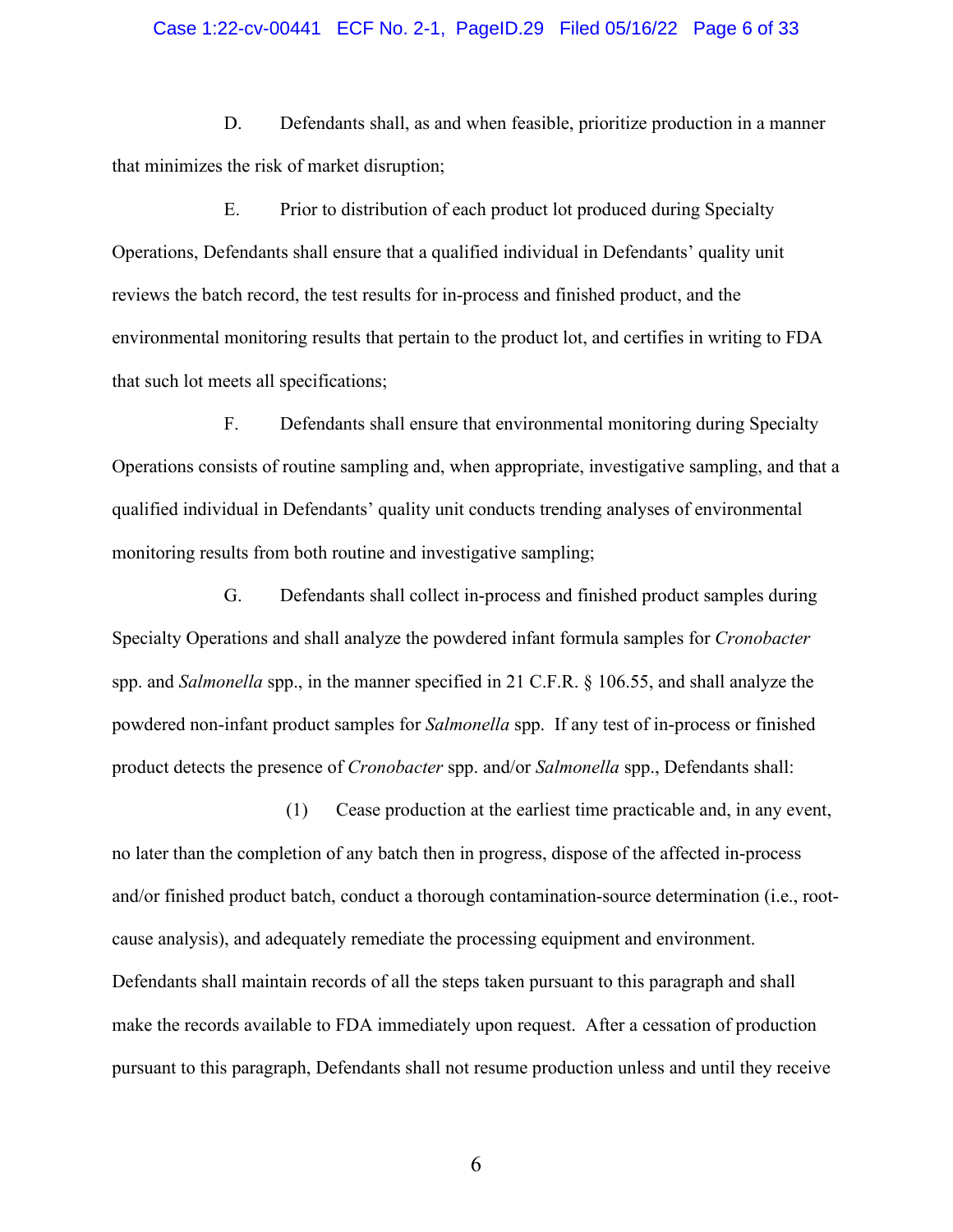### Case 1:22-cv-00441 ECF No. 2-1, PageID.30 Filed 05/16/22 Page 7 of 33

written notice from FDA that Defendants may resume production. Within fifteen days after receipt of Defendants' written request to resume production, unless FDA determines that, based on the complexity of the issues, a longer time frame is necessary, in which case FDA can give Defendants notice that FDA needs an additional fifteen days to complete its review, FDA will review Defendants' request to resume production and provide written notification to Defendants either permitting resumption or explaining the basis for FDA's decision not to permit resumption of production, including the concerns with Defendants' submission. After addressing all concerns described in FDA's written notification of a decision not to permit resumption, Defendants may submit a new request to resume production, and the process described in paragraph 8(G)(1) shall be repeated until Defendants receive written notification from FDA that they may resume production. In no circumstance shall FDA's silence be construed as a substitute for written notification;

(2) Forward the test results detecting the presence of *Cronobacter* spp. and/or *Salmonella* spp. in in-process and/or finished product to FDA within twenty-four hours after receipt by Defendants (along with a written statement confirming that Defendants have ceased production in accordance with paragraph 8(G)(1)), speciate each *Cronobacter* spp. isolate to determine whether it is *Cronobacter sakazakii*, and forward each *Cronobacter sakazakii*positive test result to FDA within twenty-four hours of receipt by Defendants; and

(3) Retain each *Cronobacter sakazakii* and *Salmonella* spp. isolate under appropriate storage conditions for three years from the date of the test result detecting the presence of *Cronobacter sakazakii* and/or *Salmonella* spp. in that isolate, and each isolate is to be provided to FDA within five days of receipt of a written request;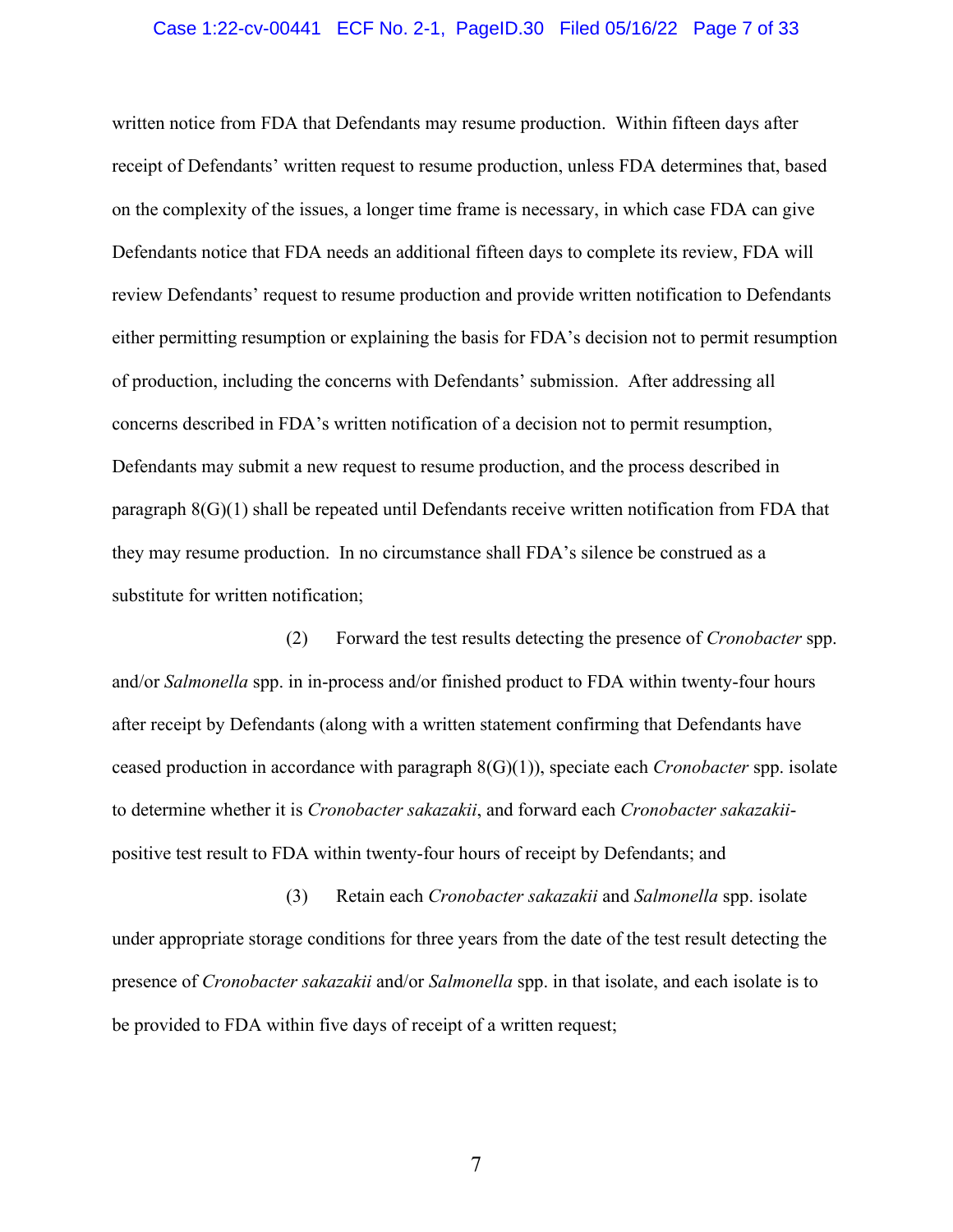### Case 1:22-cv-00441 ECF No. 2-1, PageID.31 Filed 05/16/22 Page 8 of 33

H. Defendants shall maintain a record of all sales and distribution of products, including shipping documents and the following information for the product distributed: the product name; the product size and configuration if variations exist; the batch, lot, and manufacturing codes; and the names of customers to whom the product is shipped, along with quantities shipped to each such customer. Defendants shall make the records described in this paragraph available to FDA immediately upon request; and

I. Defendants shall, in accordance with the procedures in paragraph 10, destroy all Inventory Products defined in paragraph 7(E) that have not been distributed within fifteen days after Defendants initiate production under Specialty Operations. The parties may mutually agree in writing to modify this fifteen-day time frame, which modification may be granted without seeking leave of Court. To the extent that Defendants are under a separate legal obligation to preserve all or a portion of the Inventory Products, Defendants shall be permitted to segregate and retain such Inventory Products for the duration of such preservation obligation.

#### **Other Operations**

9. Upon entry of this Decree, Defendants and each and all of their Associated Persons who have received actual notice of this Decree are permanently restrained and enjoined under 21 U.S.C.  $\S 332(a)$ , and the inherent equitable authority of this Court, from conducting Other Operations, unless all the following conditions are met:

A. Defendants shall have continuously complied with paragraph 8 since entry of this Decree;

B. Defendants shall ensure that the Sturgis Facility and equipment therein: (1) are cleaned and sanitized to render them suitable for manufacturing, processing, preparing, packing, labeling, holding, and distributing articles of food in accordance with this Decree, the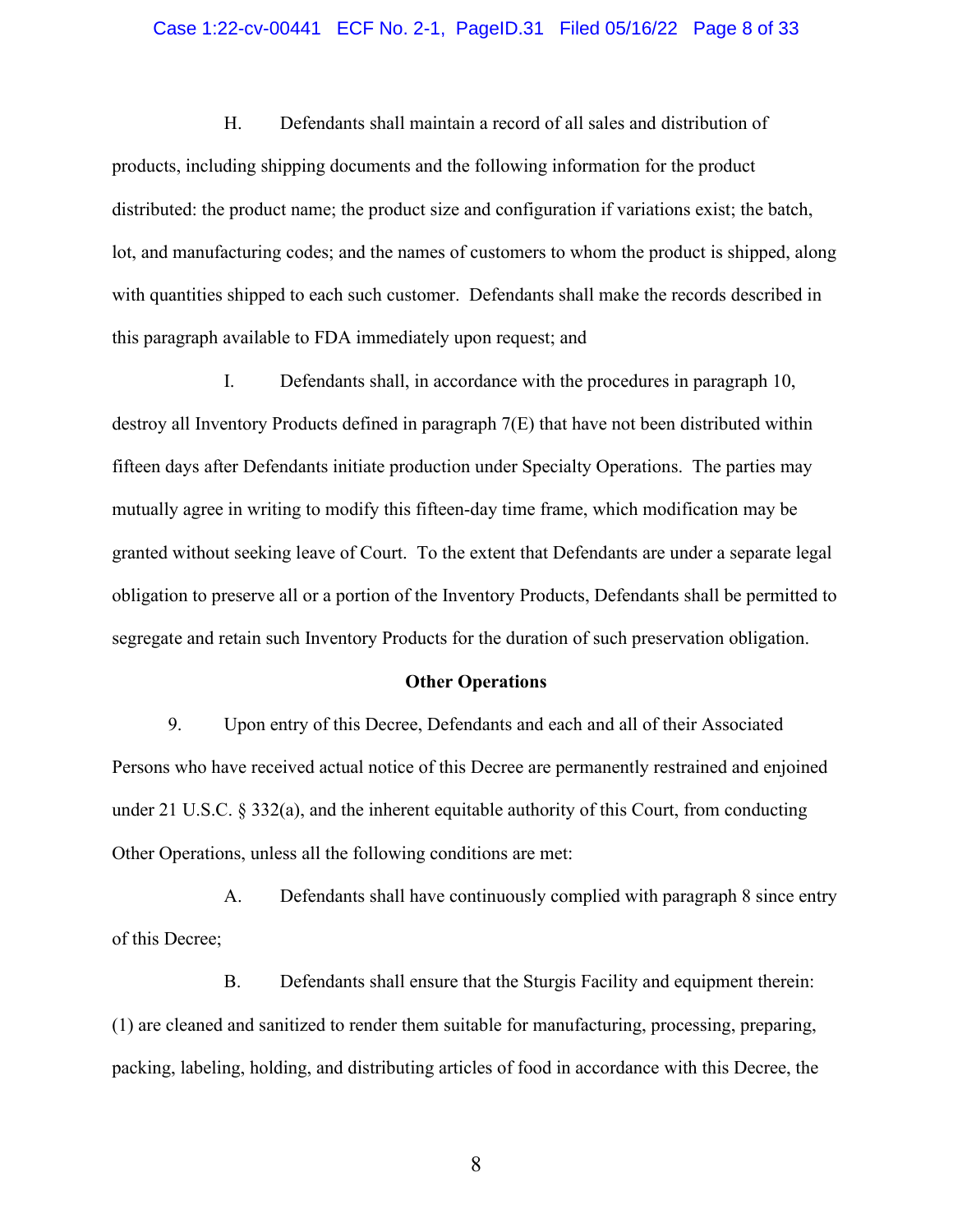### Case 1:22-cv-00441 ECF No. 2-1, PageID.32 Filed 05/16/22 Page 9 of 33

Act, and its implementing regulations; and (2) will be continuously maintained in a sanitary condition;

C. Defendants shall ensure that the Expert retained under paragraph 8(A):

(1) Reviews all FDA inspectional observations of deficiencies at the Sturgis Facility identified in the FDA Form-483 issued on March 18, 2022, and all records related to the detection of *Cronobacter* spp. and/or *Salmonella* spp. in the environment or inprocess or finished product at the Sturgis Facility from September 2019 to the present;

(2) Reviews, and modifies as necessary, Defendants' written sanitation procedures including, but not limited to, sanitation standard operating procedures for receiving, manufacturing, processing, preparing, packing, holding, and distributing articles of food ("Sanitation Plan") to verify that the Sanitation Plan complies with the CGMP Regulations for Human Food and the Infant Formula CGMP Regulations and adequately: (a) establishes sanitation controls, monitoring procedures, and corrective actions for: *(i)* manufacturing processes; *(ii)* cleaning (including, but not limited to, cleaning in place), sanitizing, and dry-out operations (including, but not limited to, verified dry-out procedures and validated test methods for dry-out of production equipment and processing environments); and *(iii)* facilities (including, but not limited to, building construction and maintenance to ensure, among other things, adequate water management) and equipment and utensils contained therein; (b) addresses the risks of microbiological contamination from contaminants including, but not limited to, pathogens such as *Cronobacter sakazakii* and *Salmonella* spp.; and (c) protects against the contamination of food and food-contact surfaces and prevents insanitary conditions at the Sturgis Facility;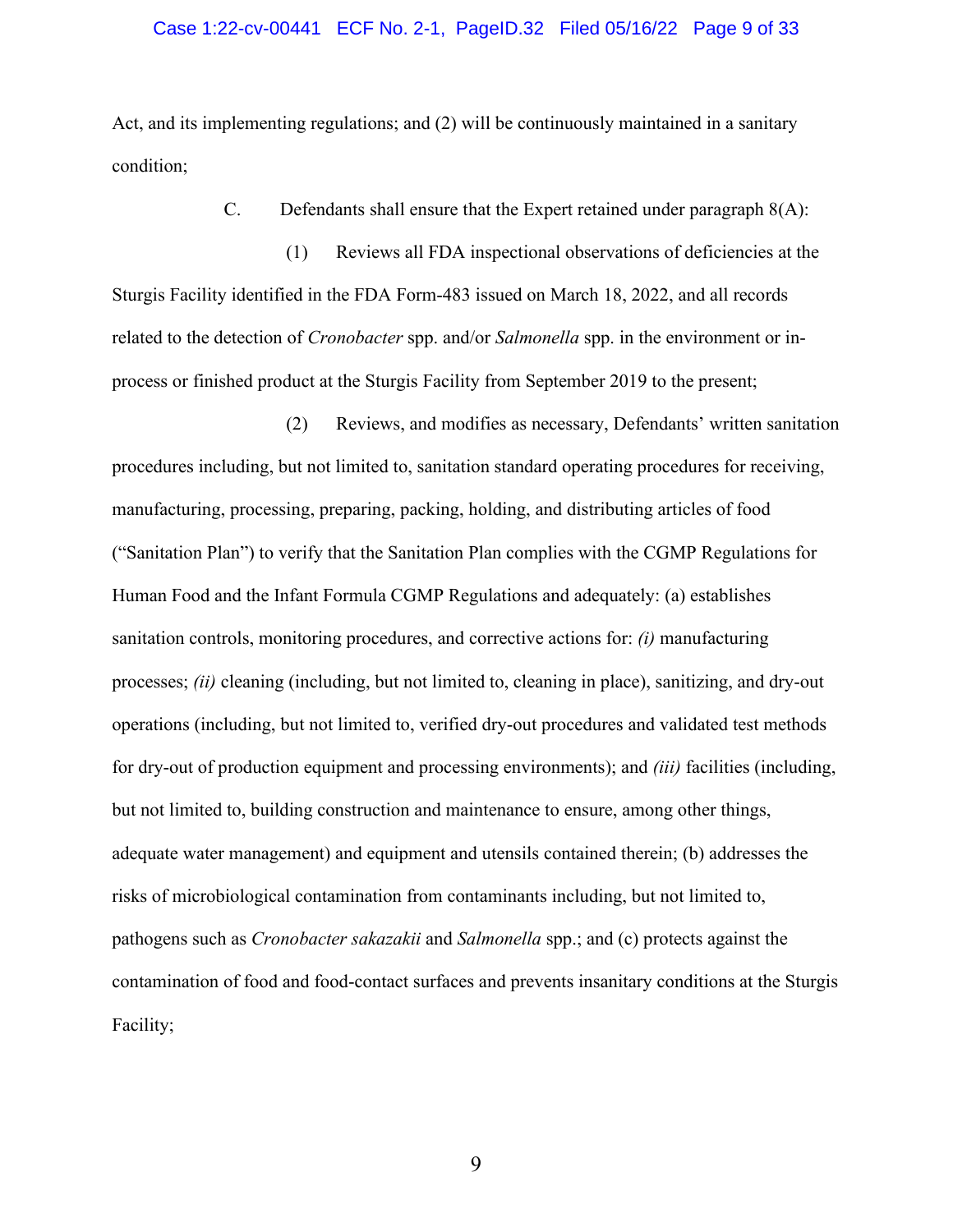#### Case 1:22-cv-00441 ECF No. 2-1, PageID.33 Filed 05/16/22 Page 10 of 33

(3) Reviews, and modifies as necessary, Defendants' written environmental monitoring and testing program ("Environmental Monitoring Plan") to verify that the Environmental Monitoring Plan complies with the requirements in paragraph 11(G);

(4) Reviews, and modifies as necessary, Defendants' written product sampling and testing program ("Product Monitoring Plan") to verify that the Product Monitoring Plan complies with the requirements in paragraph 11(H);

(5) Reviews, and modifies as necessary, Defendants' written employee training program ("Employee Training Program") (in English and any other language necessary to effectively convey the substance of the training) that addresses: (a) maintaining sanitation, conducting adequate sampling and analysis, avoiding bacterial contamination, and controlling pathogens; and (b) the CGMP Regulations for Human Food and the Infant Formula CGMP Regulations, and the requirements in the Sanitation Plan, the Environmental Monitoring Plan, and the Product Monitoring Plan. The Employee Training Program shall include training for new employees and ongoing training programs for existing employees;

(6) Conducts a comprehensive inspection at the Sturgis Facility (including, but not limited to, buildings and equipment and utensils contained therein) and the methods, processes, and controls used to manufacture, process, prepare, pack, label, hold, and distribute articles of food, and certifies in writing to FDA that:

(a) He or she has evaluated the results of environmental monitoring tests, and inspected the Sturgis Facility (including, but not limited to, buildings and equipment and utensils contained therein) and the methods, processes, and controls used to manufacture, process, prepare, pack, label, hold, and distribute articles of food;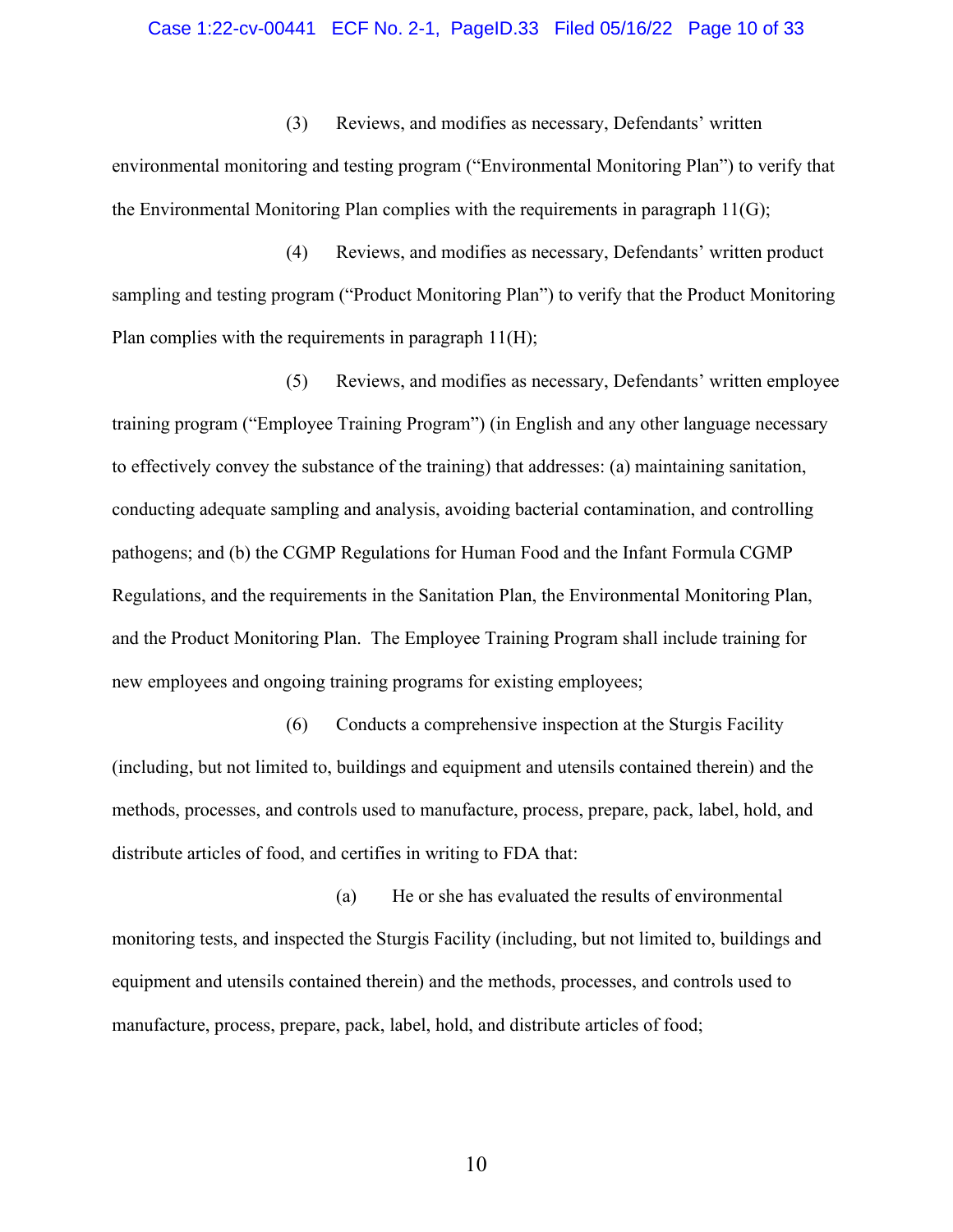#### Case 1:22-cv-00441 ECF No. 2-1, PageID.34 Filed 05/16/22 Page 11 of 33

(b) Defendants have corrected all deficiencies at the Sturgis Facility identified in the FDA Form-483 issued on March 18, 2022, and any deficiencies identified during the Expert's record review of the detection of *Cronobacter* spp. and/or *Salmonella* spp. in the environment or in any article of food at the Sturgis Facility (including samples collected during production under Specialty Operations), from September 2019 to the present, specifying each deficiency and Defendants' corrections thereof. Where applicable, the Expert may refer to any completed or ongoing action described in Defendants' Form FDA-483 Response; and

(c) Based on the Expert's review and inspection, Defendants' facilities, methods, processes, and controls (including the Sanitation Plan, the Environmental Monitoring Plan, and the Product Monitoring Plan) are: (*i*) in compliance with this Decree, the Act, and its implementing regulations; and (*ii*) adequate to ensure that Defendants' products are manufactured, processed, prepared, packed, labeled, held, and distributed in compliance with this Decree, the Act, the CGMP Regulations for Human Food, and the Infant Formula CGMP Regulations; and

(7) Prepares and submits in writing to FDA a detailed report of all findings, with supporting documentation, and submits the certification, detailed report, and supporting documentation to Defendants and FDA concurrently, within fifteen days after completing the inspection; and

D. Defendants shall provide to FDA an affidavit of compliance, signed by a person with personal knowledge of the facts, stating the fact and manner of compliance with the provisions of paragraphs 9(A) and 9(B). Defendants shall also submit the Sanitation Plan, the Environmental Monitoring Plan, the Product Monitoring Plan, and the Employee Training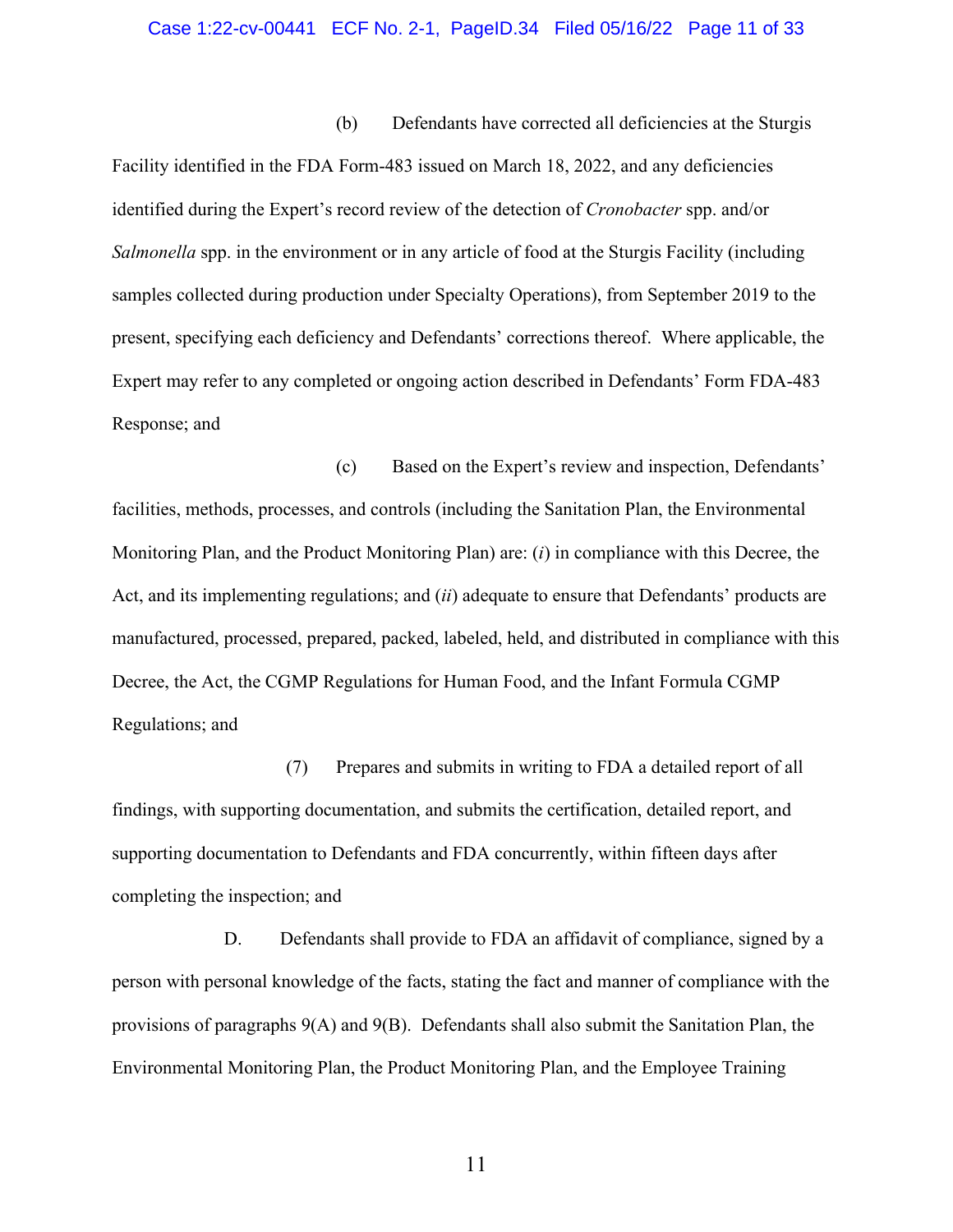#### Case 1:22-cv-00441 ECF No. 2-1, PageID.35 Filed 05/16/22 Page 12 of 33

Program certified by the Expert pursuant to this paragraph to FDA for review and concurrence, and receive written notification of concurrence from FDA. Within twenty days after receipt of the Expert-certified plans (the Sanitation Plan, the Environmental Monitoring Plan, the Product Monitoring Plan, and the Employee Training Program), unless FDA determines that a longer time frame is necessary, in which case FDA can give Defendants notice that FDA needs an additional twenty days to complete its review, FDA will review the Expert-certified plans and provide written notification to Defendants either concurring with the plans or explaining the basis for FDA's decision not to concur with any plan(s), including the concerns with Defendants' submission. After addressing all concerns described in FDA's written notification of a decision not to concur, Defendants shall submit a revised plan to FDA for review and concurrence. Within fifteen days after receipt of a revised plan, unless FDA determines that a longer time frame is necessary, in which case FDA can give Defendants notice that FDA needs an additional fifteen days to complete its review, FDA will review the revised plan and provide written notification to Defendants either concurring with the revised plan or explaining the basis for FDA's decision not to concur with the revised plan, including the concerns with Defendants' submission. This process shall be repeated until Defendants receive written notification of concurrence from FDA. In no circumstance shall FDA's silence be construed as a substitute for written notification.

#### **General Provisions**

10. Subject to the exception described in this paragraph, within twenty-five days after entry of this Decree, Defendants shall destroy all articles of food that Defendants recalled prior to the date of entry of this Decree ("recalled articles"). Defendants shall give notice to FDA that, under FDA's supervision, Defendants are prepared to destroy the recalled articles and shall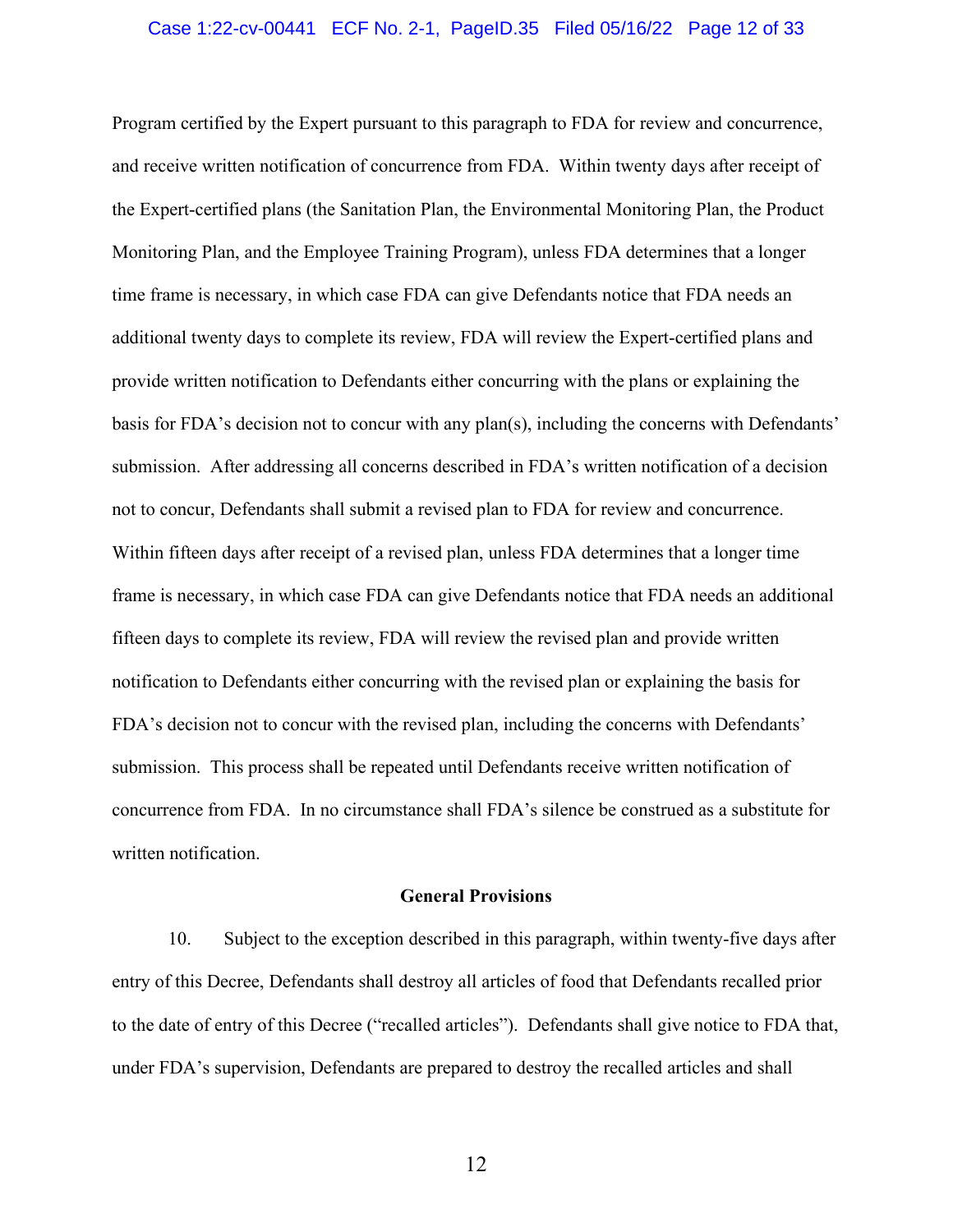### Case 1:22-cv-00441 ECF No. 2-1, PageID.36 Filed 05/16/22 Page 13 of 33

specify the proposed time, place, and method of destruction. Defendants shall not commence, or permit any other person to commence, destruction until they have received written authorization from FDA to commence destruction. In no circumstance shall FDA's silence be construed as a substitute for written notification. Within fifteen days after receiving authorization from FDA to commence destruction, Defendants shall, under FDA supervision, complete destruction in compliance with this provision. Defendants shall not dispose of any recalled article in a manner contrary to the provisions of the Act, any other federal law, any court order, or the laws of any state or Territory, as defined in the Act, in which the recalled articles are disposed. Defendants shall bear the costs of destruction and the costs of FDA's supervision at the rates specified in paragraph 17. To the extent that Defendants are under a separate legal obligation to preserve all or a portion of the recalled products, Defendants shall be permitted to segregate and retain such recalled products for the duration of such preservation obligation.

11. After receiving written concurrence from FDA under paragraph 9(D), Defendants shall continuously and effectively comply with the following requirements:

A. Defendants shall immediately implement and follow the Sanitation Plan, the Environmental Monitoring Plan, and the Product Monitoring Plan approved by FDA under paragraph 9(D) and shall ensure that all powdered products at the Sturgis Facility are produced under conditions and practices that comply with these plans and the remaining provisions of this Decree;

B. Prior to distribution of each product lot, Defendants shall ensure that a qualified individual in Defendants' quality unit reviews the batch record, the test results for inprocess and finished product, and the environmental monitoring results that pertain to the product lot, and certifies in writing that such lot meets all specifications. Defendants shall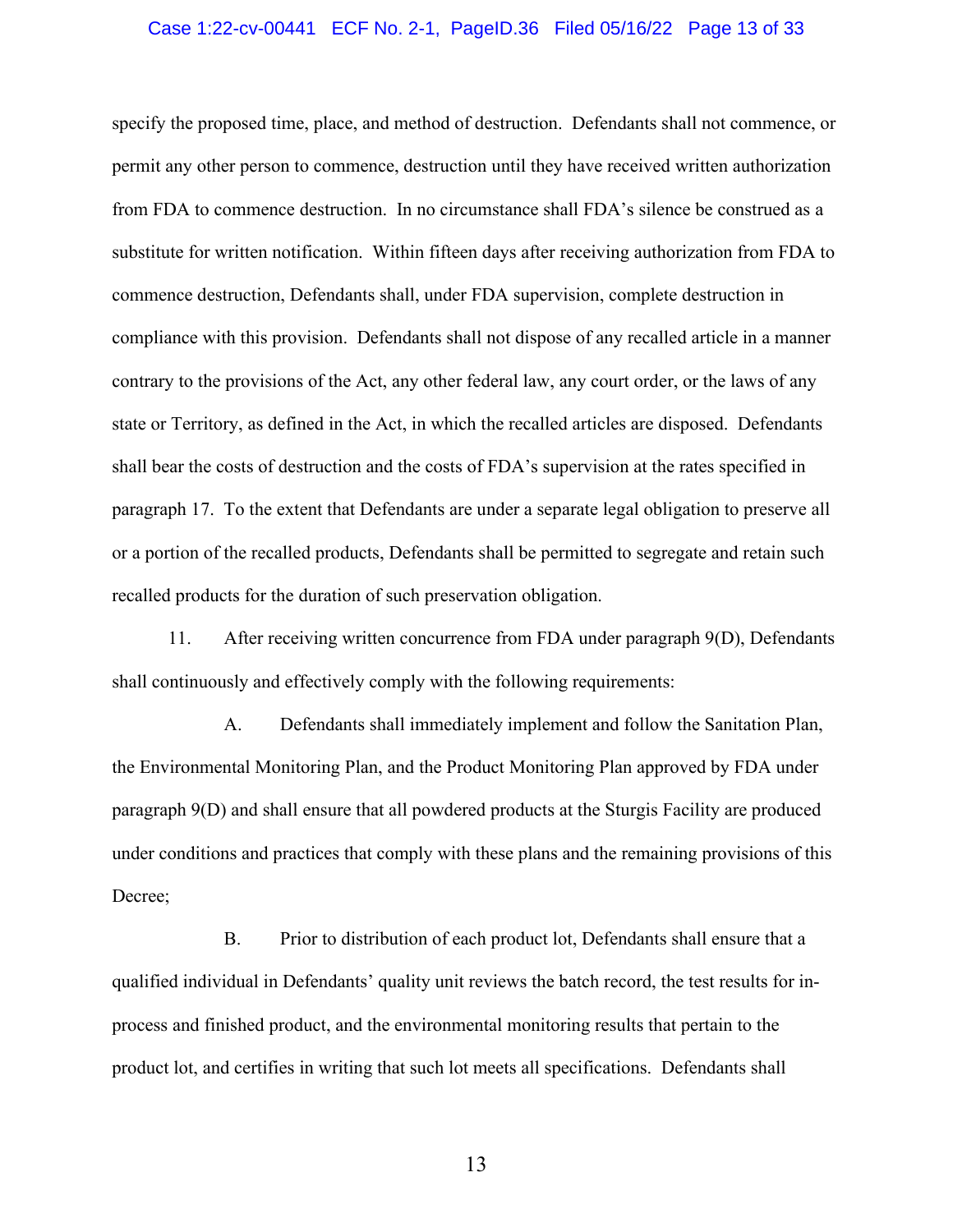#### Case 1:22-cv-00441 ECF No. 2-1, PageID.37 Filed 05/16/22 Page 14 of 33

maintain copies of all certifications required by this paragraph at the Sturgis Facility, in a location where the certifications are readily available for reference and inspection by FDA;

C. Within two days after receiving FDA's written notification under paragraph 9(D), Defendants shall assign continuing responsibility for implementing and monitoring the FDA-approved Sanitation, Environmental Monitoring, and Product Monitoring Plans to a person(s) who, by reason of education, training, or experience, is qualified to maintain the Sturgis Facility in a sanitary condition and implement appropriate corrective actions, and Defendants provide such person(s) with the authority and resources to achieve any necessary corrective action. Defendants shall provide to FDA, in writing, the identities, titles, and qualifications of the individual(s) assigned responsibility under this paragraph within ten days after assigning responsibility to such individuals;

D. Within ten days after receiving FDA's written notification under paragraph 9(D), Defendants shall ensure that the FDA-approved Sanitation, Environmental Monitoring, and Product Monitoring Plans are available and accessible (in English and any other language necessary to effectively convey the substance of these documents) to their officers, employees, and all other persons who perform duties at the Sturgis Facility;

E. Within twenty days after receiving FDA's written notification under paragraph 9(D), Defendants shall train their employees, and all other persons who perform duties at the Sturgis Facility, in accordance with the FDA-approved Employee Training Program, to ensure that the individuals who receive, manufacture, process, prepare, pack, label, hold, or distribute articles of food are qualified to perform their assigned duties. Defendants shall submit documentation to FDA demonstrating that they have adequately trained all persons who perform duties at the Sturgis Facility in accordance with the Employee Training Program;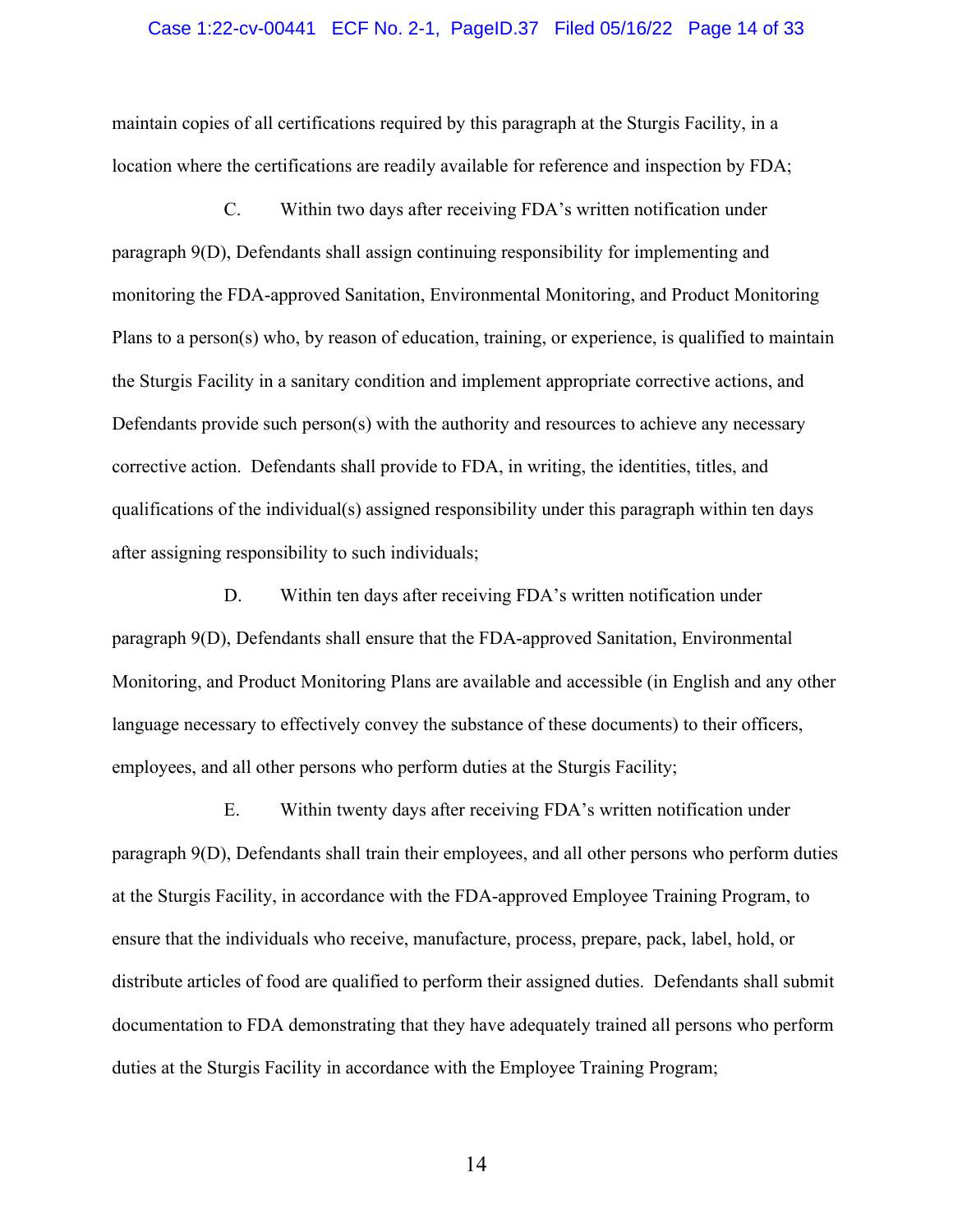#### Case 1:22-cv-00441 ECF No. 2-1, PageID.38 Filed 05/16/22 Page 15 of 33

F. Defendants shall provide training to each new employee within five days after the new employee commences duties at the Sturgis Facility, and provide ongoing training programs for existing employees, in accordance with the FDA-approved Employee Training Program;

G. Defendants shall conduct environmental monitoring and testing in accordance with the Environmental Monitoring Plan to demonstrate that the Sanitation Plan is consistently followed to provide systematic control over pathogens, including *Cronobacter* spp. and *Salmonella* spp., to prevent contamination of finished products. Defendants' Environmental Monitoring Plan shall conform to the following requirements:

(1) Environmental monitoring shall include, but not be limited to: (a) collecting samples from equipment and production areas that may pose a high risk of contamination; other environmental sites where food is received, manufactured, processed, prepared, packed, labeled, held, or distributed; and additional areas that may be reservoirs for cross-contamination; (b) analyzing samples in an industry-recognized method that is acceptable to FDA; (c) implementing remedial action, should any pathogen be detected in the environment, including, but not limited to, intensified sanitation measures, intensified sampling and testing measures, comprehensive investigations, and a contamination-source determination (i.e., a rootcause analysis); and (d) conducting trend analyses by a qualified analyst and reviewed by a qualified manager;

(2) A majority of swabs shall be collected from Zone 2 areas (i.e., areas in the vicinity of food contact surfaces) during both routine environmental monitoring and, when appropriate, investigative environmental monitoring. When the Sanitation Plan and/or Environmental Monitoring Plan requires or recommends equipment tear-down, Defendants shall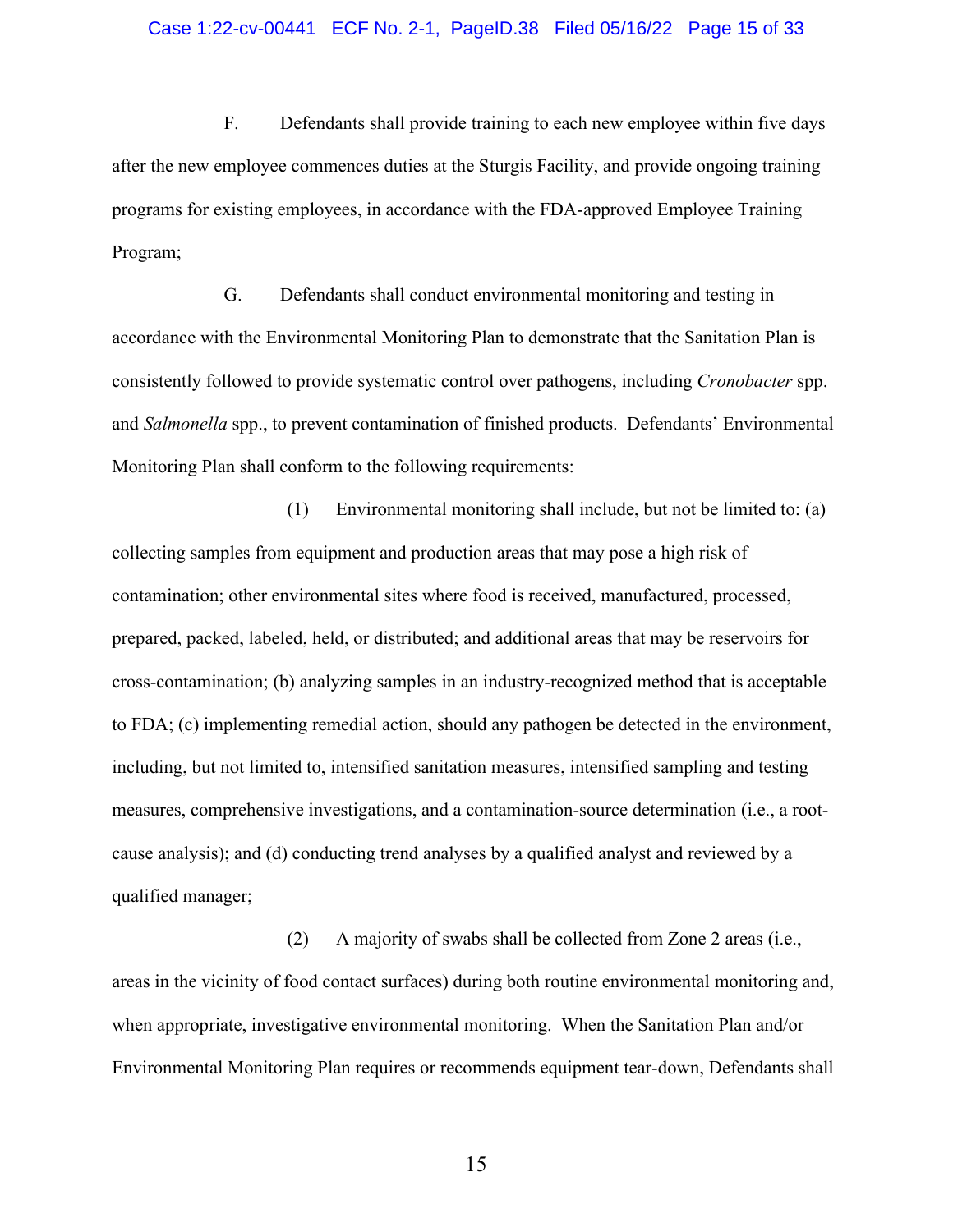### Case 1:22-cv-00441 ECF No. 2-1, PageID.39 Filed 05/16/22 Page 16 of 33

ensure that swabs are collected from Zone 1 (i.e., food-contact surfaces): (a) after such equipment is disassembled, before being cleaned and sanitized; and (b) after the equipment is cleaned and sanitized. Defendants shall also ensure that, if any *Cronobacter* spp. or *Salmonella* spp. is detected in a Zone 3 environment (i.e., areas surrounding Zone 2 areas), additional swabs are collected from surrounding Zone 2 areas;

(3) If any *Cronobacter* spp. is detected in the environment, Defendants shall speciate each *Cronobacter* spp. isolate to determine whether it is *Cronobacter sakazakii*, and forward each *Cronobacter sakazakii*-positive test result to FDA within twenty-four hours of receipt by Defendants; and

(4) Defendants shall retain each *Cronobacter sakazakii* and *Salmonella* spp. isolate under appropriate storage conditions for three years from the date of the test result detecting the presence of *Cronobacter sakazakii* and/or *Salmonella* spp. in that isolate, and each isolate is to be provided to FDA within five days of receipt of written request;

H. Defendants shall conduct product monitoring and testing in accordance with the Product Monitoring Plan, to ensure that controls are adequate to prevent contamination by pathogens, including *Cronobacter* spp. and *Salmonella* spp. Defendants' Product Monitoring Plan shall conform to the following requirements:

(1) At a minimum, Defendants shall test representative samples from the beginning, middle, and end (i.e., three separate sampling periods) of each lot of each batch of finished product; and

(2) The Product Monitoring Plan shall include remedial action to be implemented should any *Cronobacter* spp. or *Salmonella* spp. be detected in any article of food (including raw ingredients and in-process and finished product batches). As part of the Product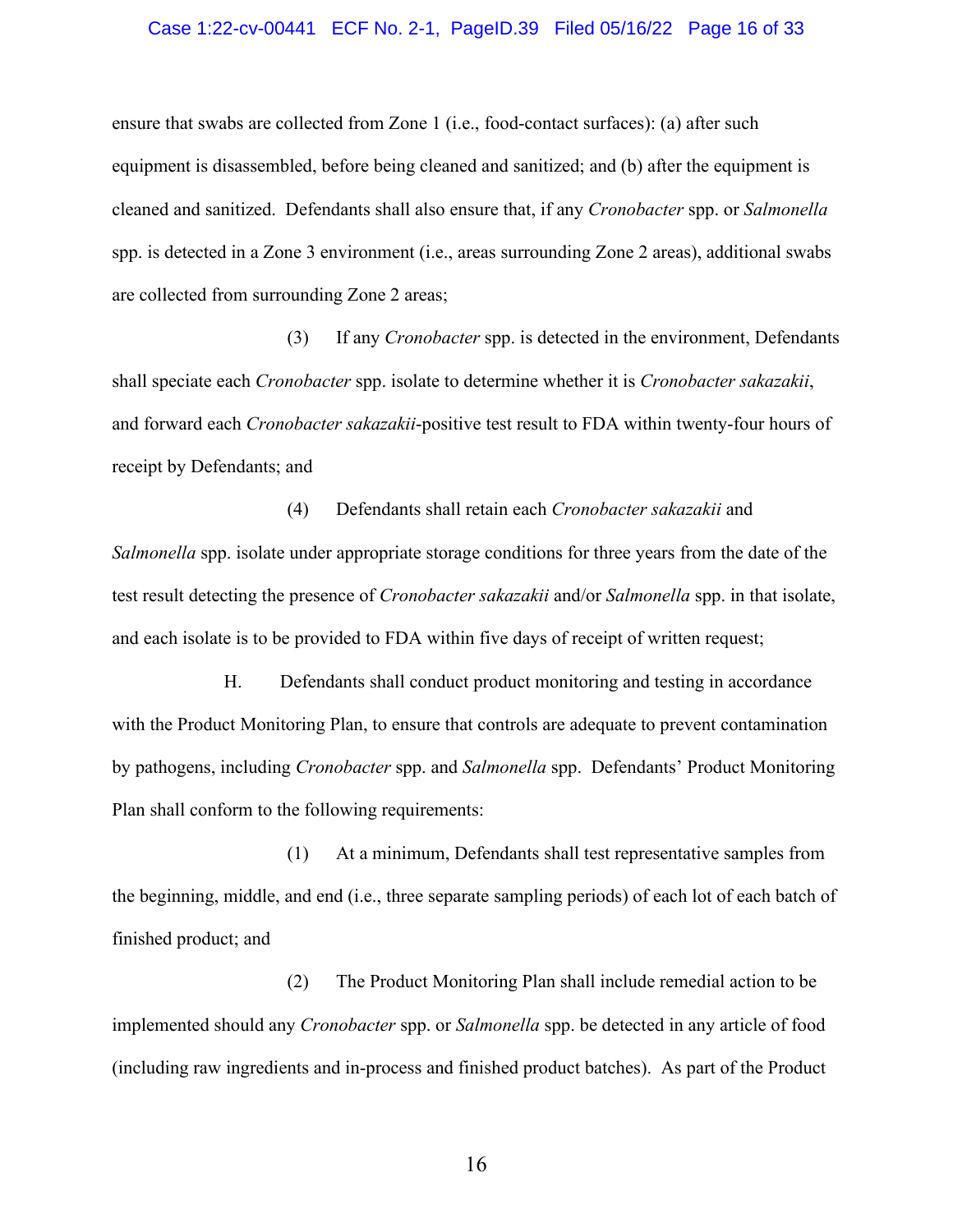### Case 1:22-cv-00441 ECF No. 2-1, PageID.40 Filed 05/16/22 Page 17 of 33

Monitoring Plan's remedial action, if any test of in-process or finished product detects the presence of *Cronobacter* spp. and/or *Salmonella* spp., Defendants shall:

(a) Cease production at the earliest time practicable and, in any event, no later than the completion of any batch then in progress, dispose of the affected inprocess and/or finished product batch, conduct a thorough contamination-source determination (i.e., root-cause analysis), adequately remediate the processing equipment and environment, and conduct intensified sanitation measures and intensified sampling and testing measures. Defendants shall maintain records of all these steps and shall make those records available to FDA immediately upon request. After a cessation of production pursuant to this paragraph, Defendants shall not resume production unless and until they receive written notice from FDA that Defendants may resume production. Within fifteen days after receipt of Defendants' written request to resume production, unless FDA determines that, based on the complexity of the issues, a longer time frame is necessary, in which case FDA can give Defendants notice that FDA needs an additional fifteen days to complete its review, FDA will review Defendants' request to resume production and provide written notification to Defendants either permitting resumption or explaining the basis for FDA's decision not to permit resumption of production, including the concerns with Defendants' submission. After addressing all concerns described in FDA's written notification of a decision not to permit resumption, Defendants may submit a new request to resume production, and the process described in paragraph  $11(H)(2)(a)$  shall be repeated until Defendants receive written notification from FDA that they may resume production. In no circumstance shall FDA's silence be construed as a substitute for written notification;

(b) Forward the test results detecting the presence of *Cronobacter* spp. and/or *Salmonella* spp. in in-process and/or finished product to FDA within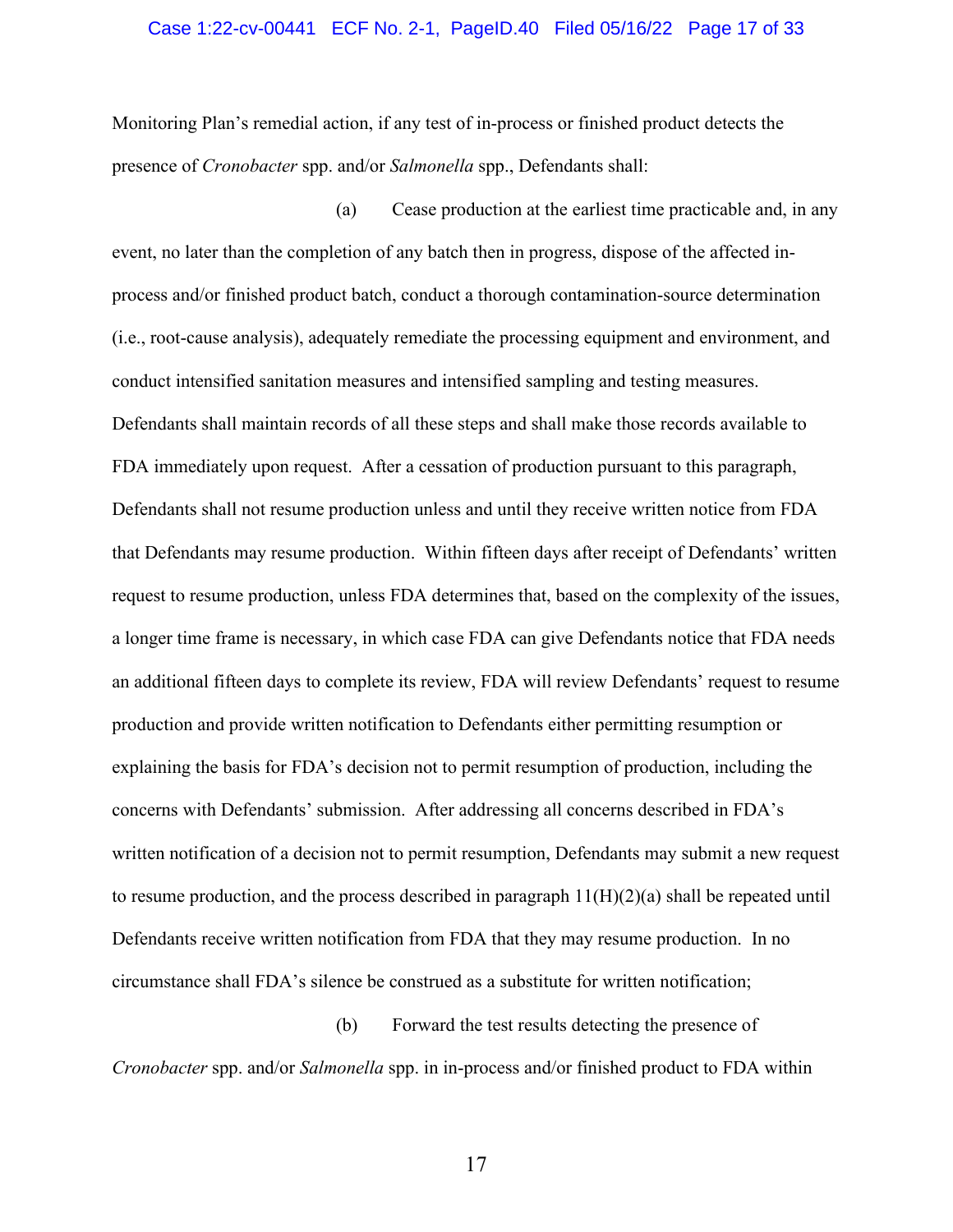### Case 1:22-cv-00441 ECF No. 2-1, PageID.41 Filed 05/16/22 Page 18 of 33

twenty-four hours after receipt by Defendants (along with a written statement confirming that Defendants have ceased production in accordance with paragraph  $11(H)(2)(a)$ , speciate each *Cronobacter* spp. isolate to determine whether it is *Cronobacter sakazakii*, and forward each *Cronobacter sakazakii*-positive test result to FDA within twenty-four hours of receipt by Defendants; and

(c) Retain each *Cronobacter sakazakii* and *Salmonella* spp. isolate under appropriate storage conditions for three years from the date of the test result detecting the presence of *Cronobacter sakazakii* and/or Salmonella spp. in that isolate, and each isolate is to be provided to FDA within five days of receipt of written request;

I. Defendants shall prepare a plan that assesses the need for any repair of buildings (such as roofs) and/or equipment (such as spray dryers), including a determination whether to continue repairing or replace that equipment. Defendants shall submit the plan to FDA within four months after receiving written notification from FDA under paragraph 9(D). If applicable, Defendants may refer to any completed or ongoing action described in Defendants' Form FDA-483 Response;

J. In the event that Defendants decide to transfer any of their equipment that is used for production of powdered products from the Sturgis Facility to any other manufacturing site, Defendants shall notify FDA in writing at least forty-five days prior to the planned transfer. Defendants' notification shall include, but not be limited to, a plan for cleaning and sanitizing, and refurbishing if necessary, the equipment, followed by environmental testing for pathogens, prior to the transfer of equipment to any other manufacturing site. Defendants shall not transfer any such equipment unless and until they: (a) receive written concurrence from FDA on the plan to clean, sanitize, and refurbish the equipment; (b) clean, sanitize, and refurbish the equipment in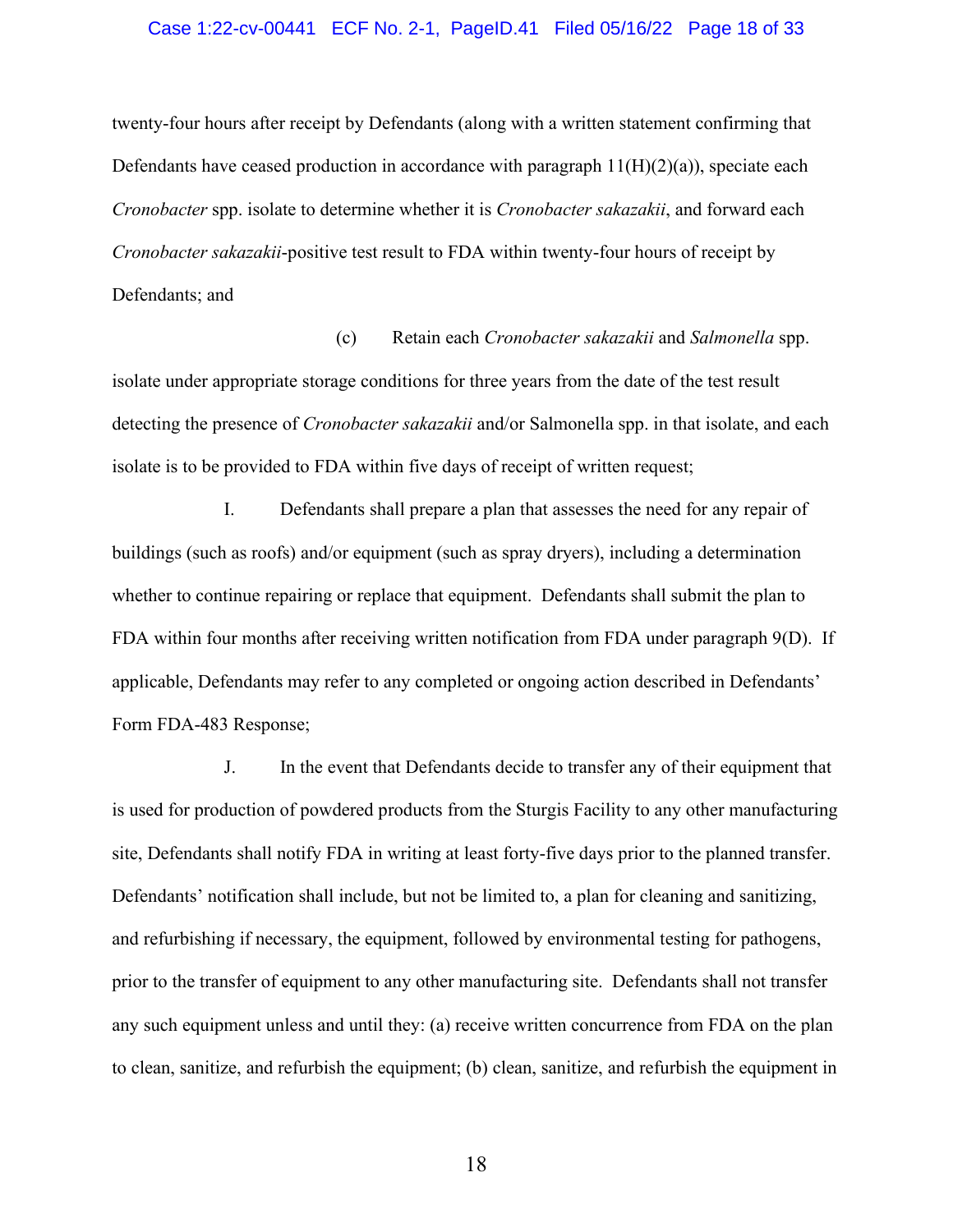#### Case 1:22-cv-00441 ECF No. 2-1, PageID.42 Filed 05/16/22 Page 19 of 33

accordance with the FDA-concurred plan; (c) submit to FDA a detailed written report, with supporting documentation, describing the actions taken to comply with paragraph  $11(J)$ ; and (d) receive written notification from FDA that Defendants appear to be in compliance with paragraph 11(J);

K. Defendants shall retain an independent person or persons (the "Auditor") who shall meet the criteria for and may be the same person as the Expert described in paragraph 8(A), to conduct audit inspections at the Sturgis Facility of the facilities, methods, processes, and controls used to receive, prepare, process, pack, label, hold, or distribute articles of food. Defendants shall notify FDA in writing of the identity and qualifications of the Auditor within two days after retaining the Auditor. Defendants shall ensure that the audit inspections are conducted as follows:

(1) Defendants shall ensure that, within six months after Defendants resume operations after receiving FDA's written notification pursuant to paragraph 9(D), the Auditor shall conduct an audit at the Sturgis Facility of the facilities, methods, processes, and controls used to receive, manufacture, process, prepare, pack, label, hold, and distribute articles of food to determine whether Defendants are operating in compliance with this Decree, the Act, and its implementing regulations, and to identify any deviations from such requirements. Defendants shall also ensure that the Auditor submits an Audit Report documenting all findings to Defendants and FDA concurrently, within seven days after completing the audit;

(2) Thereafter, Defendants shall ensure that the Auditor conducts audits no less frequently than once every six months for a period of one year, and then annually for the next three years, unless FDA informs Defendants in writing that more frequent audit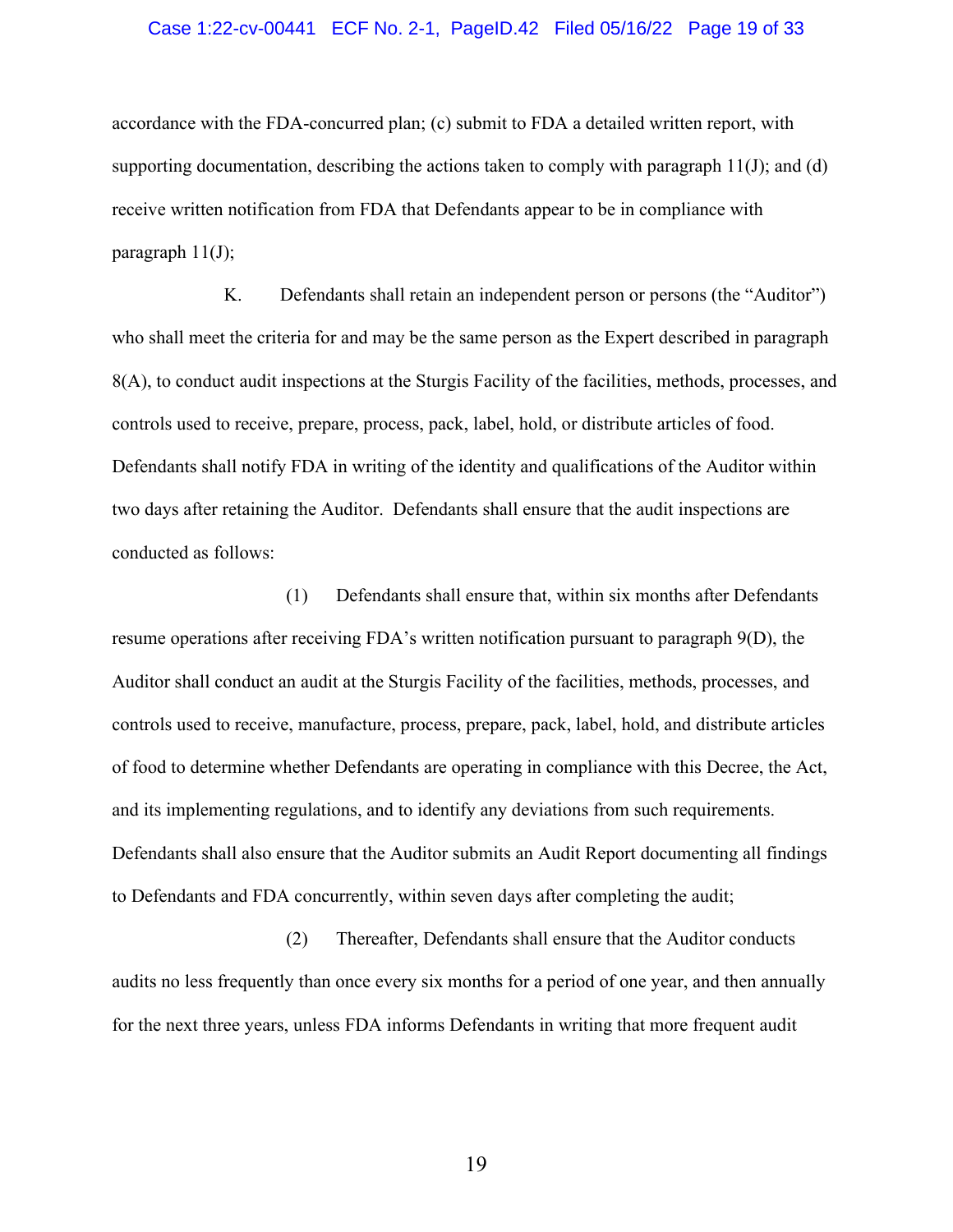### Case 1:22-cv-00441 ECF No. 2-1, PageID.43 Filed 05/16/22 Page 20 of 33

inspections and reporting are required. If any Audit Report identifies any deviation from this Decree, the Act, or its implementing regulations, FDA may require the audit cycle be extended;

(3) Defendants shall ensure that, as part of every Audit Report (except the first one), the Auditor assesses the adequacy of actions taken by Defendants to correct all previous audit observations, if any, indicating that Defendants are not in compliance with this Decree, the Act, or its implementing regulations. If the Audit Report contains any audit observations indicating that Defendants are not in compliance with this Decree, the Act, or its implementing regulations, Defendants shall make all necessary corrections within ten days after receipt of the Audit Report, unless FDA notifies Defendants in writing that a shorter time period is necessary or, upon written request by Defendants and/or based on the nature of the correction to be made, that a longer time period is permitted; and

(4) Defendants shall ensure that, within twenty days after the required completion date for any corrective action under this paragraph, the Auditor reviews each and all corrective action(s) taken by Defendants and reports in writing to FDA whether each deviation listed in the Audit Report has been corrected;

L. In the event that the Expert or the Auditor determines that the Sanitation Plan, the Environmental Monitoring Plan, the Product Monitoring Plan, or the Employee Training Program needs to be revised, Defendants shall:

(1) Ensure that the Expert or Auditor reviews the proposed changes and certifies in writing that the proposed changes establish methods, processes, and controls at the Sturgis Facility that are adequate to ensure that articles of food are manufactured, processed, prepared, packed, labeled, held, and distributed in compliance with this Decree, the Act, and implementing regulations ("paragraph L certification");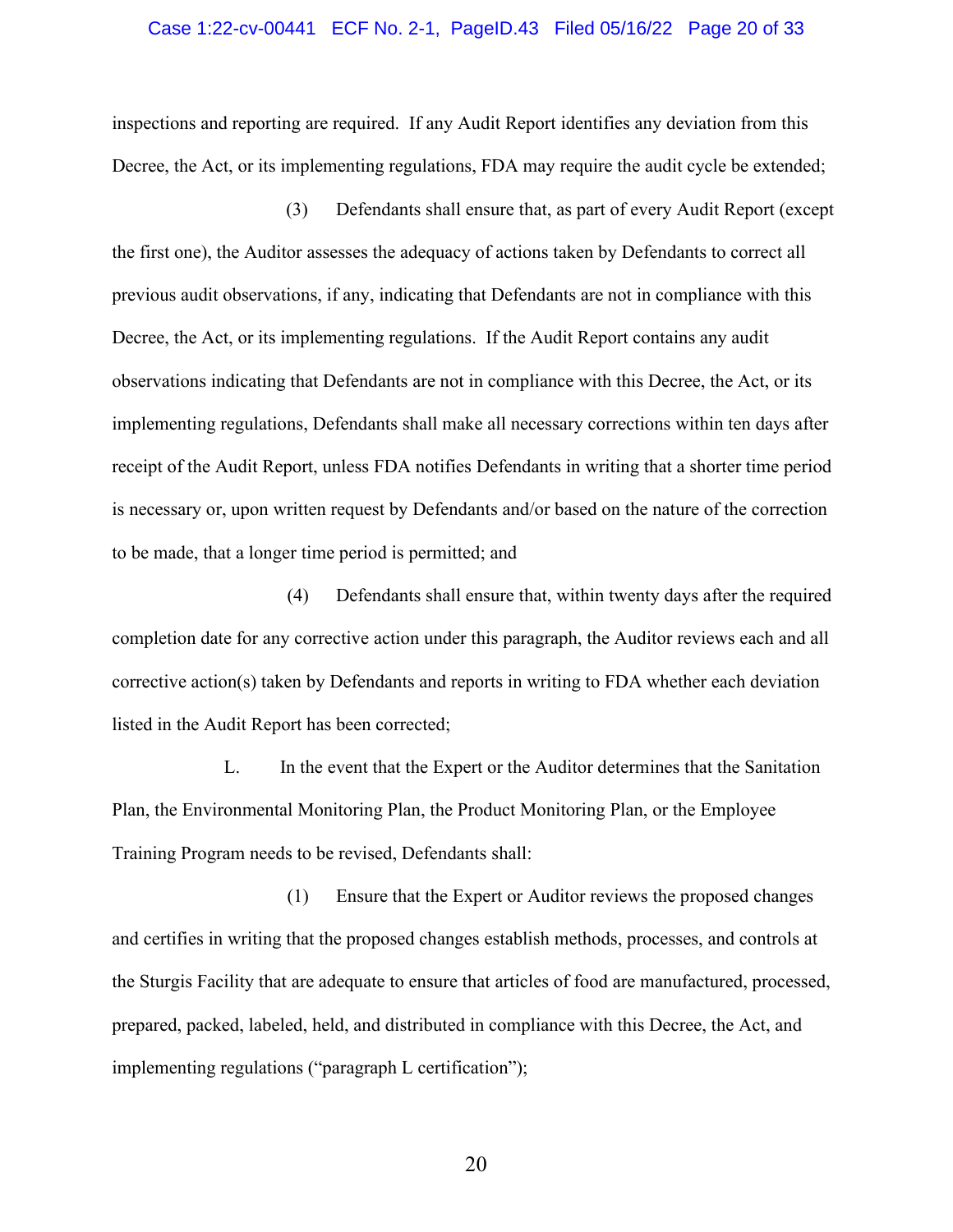### Case 1:22-cv-00441 ECF No. 2-1, PageID.44 Filed 05/16/22 Page 21 of 33

(2) Ensure that the Expert's or Auditor's paragraph L certification with supporting documentation is submitted to Defendants and FDA concurrently, within five days after completing the review; and

(3) Provide to FDA the revised Sanitation Plan, the Environmental Monitoring Plan, the Product Monitoring Plan, and/or the Employee Training Program, within twenty-four hours of the submission to FDA of the Expert's or Auditor's paragraph L certification. Any change to the Sanitation Plan, the Environmental Monitoring Plan, and/or the Product Monitoring Plan shall ensure that pathogens, including *Cronobacter* spp. and *Salmonella* spp., are systematically controlled to prevent contamination of finished products; and

M. In the event that Defendants terminate their agreement with:

(1) The Expert retained pursuant to paragraph 8(A), Defendants shall notify FDA within five days after such termination and immediately retain another expert who meets the qualifications of the Expert described in paragraph 8(A). Defendants shall notify FDA in writing of the identity and qualifications of the new Expert within five days after retaining the new Expert; and

(2) The Auditor retained pursuant to paragraph  $11(K)$ , Defendants shall notify FDA within five days after such termination and immediately retain another expert who meets the qualifications of the Auditor described in paragraph 11(K). Defendants shall notify FDA in writing of the identity and qualifications of the new Auditor within five days after retaining the new Auditor.

12. Defendants and all Associated Persons who have received actual notice of this Decree are permanently restrained and enjoined under 21 U.S.C. § 332(a) from directly or indirectly doing or causing to be done any act at or from the Sturgis Facility that: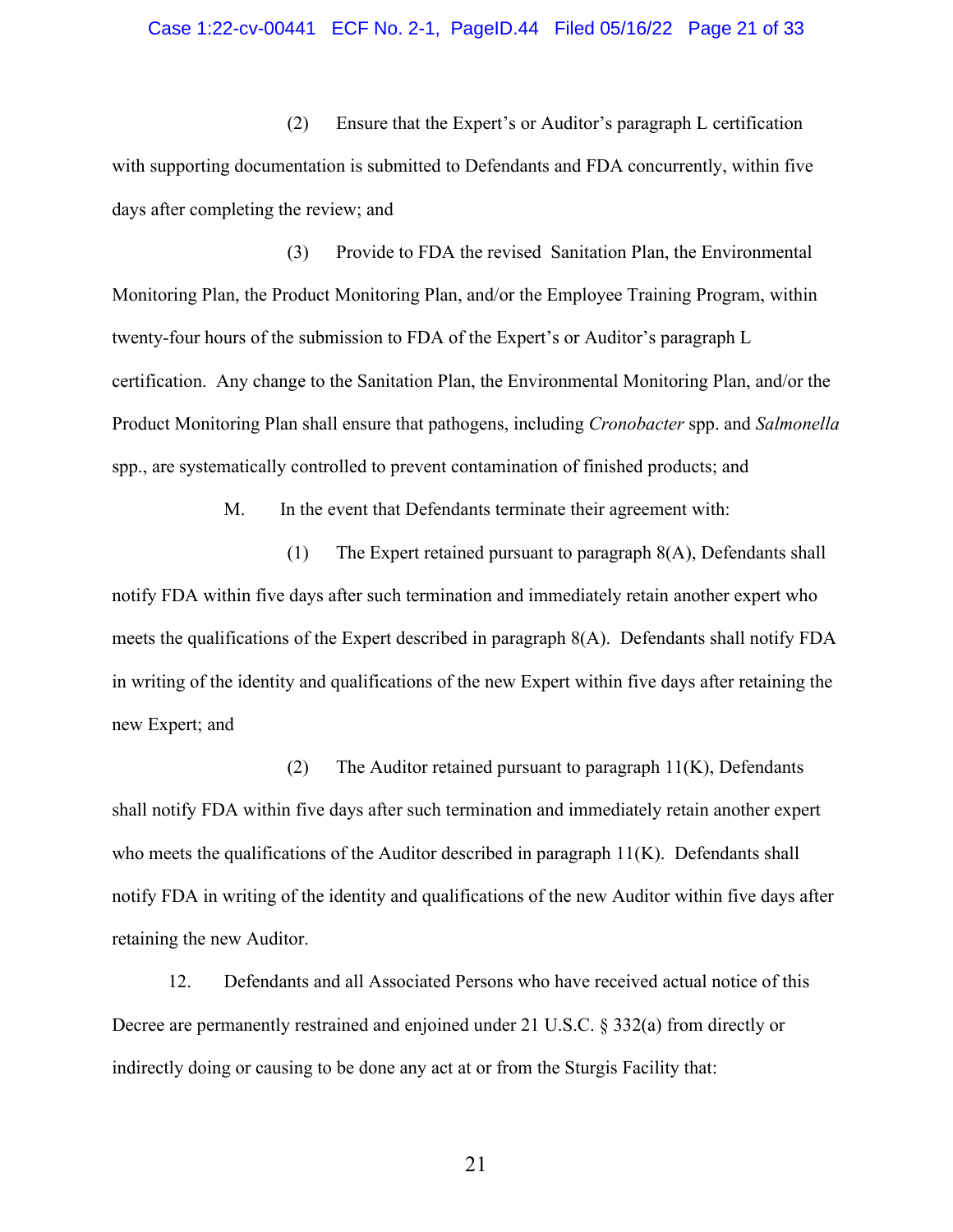#### Case 1:22-cv-00441 ECF No. 2-1, PageID.45 Filed 05/16/22 Page 22 of 33

A. Violates 21 U.S.C. § 331(a) by introducing or causing to be introduced, or delivering or causing to be delivered for introduction, into interstate commerce articles of food that are adulterated within the meaning of 21 U.S.C.  $\S$  342(a)(4);

B. Violates 21 U.S.C. § 331(a) by introducing or causing to be introduced, or delivering or causing to be delivered for introduction, into interstate commerce articles of food, namely infant formula as defined in 21 U.S.C.  $\S 321(z)$ , that are adulterated within the meaning of 21 U.S.C. § 350a(a)(3);

C. Violates 21 U.S.C. § 331(k) by causing articles of food that are held for sale after shipment of one or more of their components in interstate commerce to become adulterated within the meaning of 21 U.S.C.  $\S$  342(a)(4);

D. Violates 21 U.S.C. § 331(k) by causing articles of food, namely infant formula as defined in 21 U.S.C.  $\S$  321(z), that are held for sale after shipment of one or more of their components in interstate commerce to become adulterated within the meaning of 21 U.S.C. § 350a(a)(3); and/or

E. Results in the failure to implement and continuously maintain the requirements of this Decree, the Act, and its implementing regulations.

13. If, at any time after this entry of this Decree, FDA determines, based on the results of an inspection, the analysis of a sample, report or data prepared or submitted by Defendants, the Expert(s), or the Auditor, or any other information, that Defendants have failed to comply with any provision of this Decree, violated the Act or its implementing regulations, or that additional corrective actions are necessary to achieve compliance with this Decree, the Act, or its implementing regulations, FDA may, as and when it deems necessary, notify Defendants in writing of the noncompliance and order Defendants to take appropriate corrective action,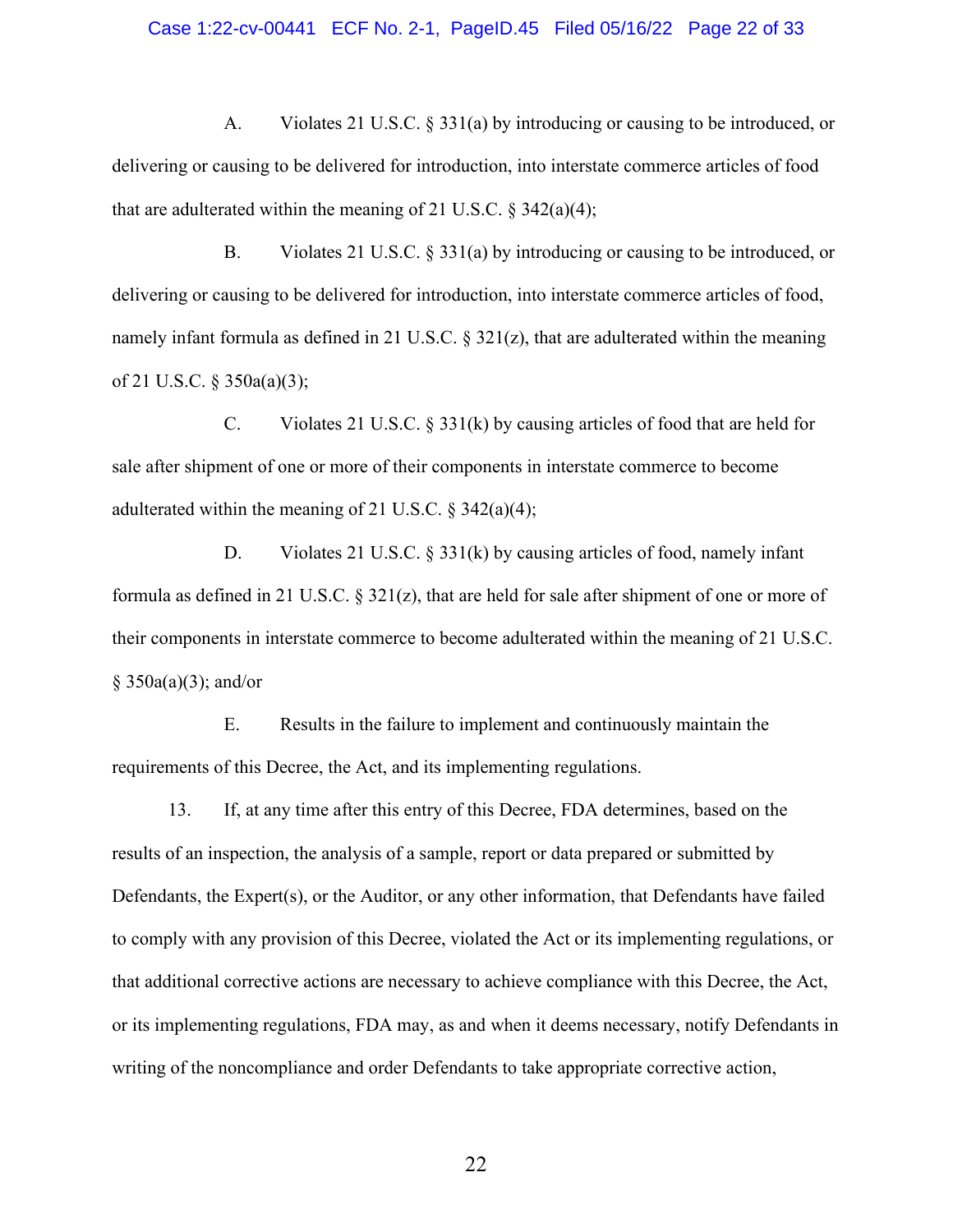### Case 1:22-cv-00441 ECF No. 2-1, PageID.46 Filed 05/16/22 Page 23 of 33

including, but not limited to, ordering Defendants to immediately take one or more of the following actions, which remedies shall be separate and apart from, and in addition to, any other remedy available to the United States under this Decree or under the law:

A. Cease manufacturing, processing, preparing, packing, labeling, holding, and/or distributing any and all powdered products;

B. Recall, at Defendants' expense, any and all articles of food that have been distributed or are under the custody and control of Defendants' agents, distributors, customers, or consumers that, in FDA's judgment, are adulterated or otherwise in violation of this Decree, the Act, or its implementing regulations. Defendants shall initiate the recall(s) within twenty-four hours after receiving notice from FDA that a recall is necessary;

C. Destroy, under FDA supervision, all articles of food (including raw ingredients and in-process and finished products) that are in Defendants' possession, custody, or control. Defendants shall bear the costs of destruction and the costs of FDA's supervision at the rates specified in paragraph 18. Defendants shall be responsible for ensuring that the destruction is carried out in a manner that complies with all applicable federal and state environmental laws, and any other applicable federal or state law. To the extent that Defendants are under a separate legal obligation to preserve all or a portion of such articles of food, Defendants shall be permitted to segregate and retain such articles of food for the duration of such preservation obligation;

D. Revise, modify, expand, or continue to submit any reports or plans prepared pursuant to this Decree;

E. Submit additional reports or information to FDA as requested;

F. Submit samples to a qualified laboratory for analysis;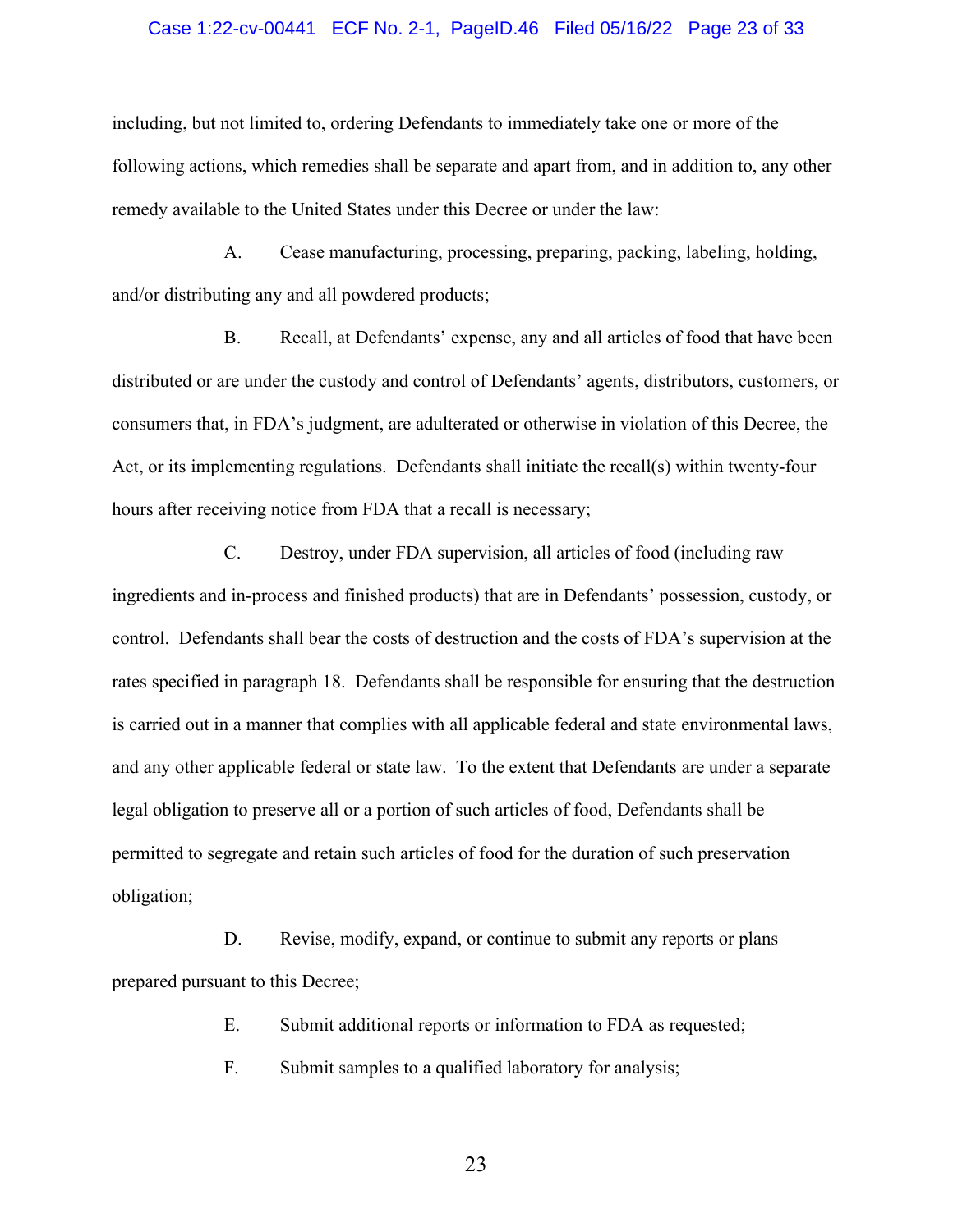- G. Institute or re-implement any of the requirements set forth in this Decree;
- H. Issue a safety alert; and/or

I. Take any other corrective actions as FDA, in its discretion, deems necessary to protect the public health or bring Defendants into compliance with this Decree, the Act, or its implementing regulations.

Any cessation of operations or other action described in this paragraph shall continue until Defendants receive written notification from FDA that Defendants appear to be in compliance with this Decree, the Act, and its implementing regulations. Upon Defendants' written request to resume operations, FDA will determine whether Defendants appear to be in such compliance, and, if so, issue to Defendants a written notification permitting, as appropriate, resumption of operations. Within twenty days after receipt of Defendants' written request to resume production, unless FDA determines that, based on the complexity of the issues, a longer time frame is necessary, in which case FDA can give Defendants notice that FDA needs an additional twenty days to complete its review, FDA will review Defendants' request to resume production and provide written notification to Defendants either permitting resumption or explaining the basis for FDA's decision not to permit resumption of production, including the concerns with Defendants' submission. After addressing all concerns described in FDA's written notification of a decision not to permit resumption, Defendants may submit a new request to resume production, and the process described in paragraph 13(I) shall be repeated until Defendants receive written notification from FDA that they may resume production. In no circumstance shall FDA's silence be construed as a substitute for written notification. The cost of FDA inspections, investigations, supervision, examinations, sampling, testing, travel time, and subsistence expenses to implement and monitor the remedies set forth in this paragraph shall be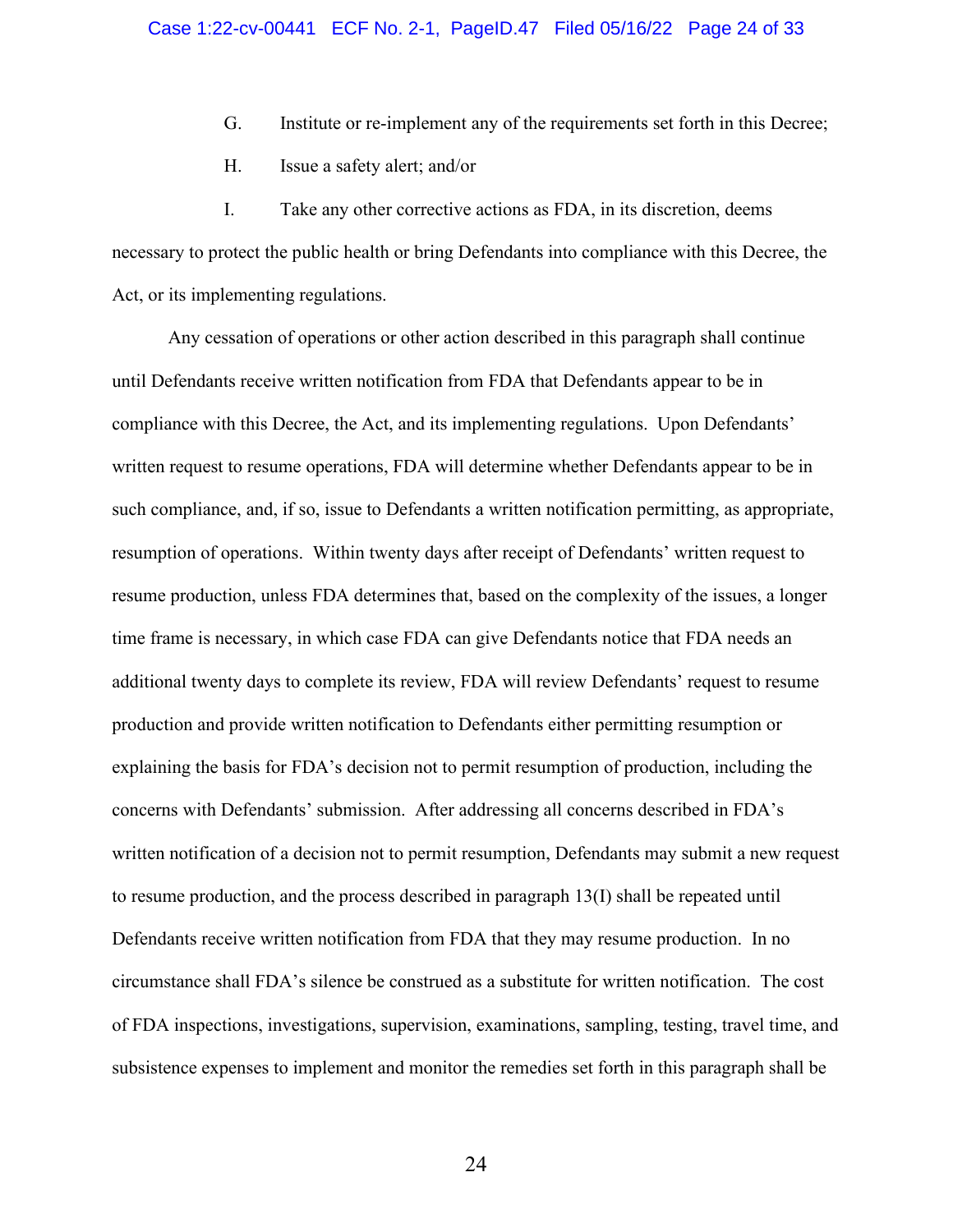### Case 1:22-cv-00441 ECF No. 2-1, PageID.48 Filed 05/16/22 Page 25 of 33

borne by Defendants at the rates specified in paragraph 17. This provision shall be separate and apart from, and in addition to, all other remedies available to FDA.

14. If FDA issues a directive pursuant to paragraph 13, the following process and procedures shall apply:

A. Unless a different time frame is specified by FDA in its directive, within ten days after receiving such directive, Defendants shall notify FDA in writing either that: (1) Defendants are undertaking or have undertaken corrective action, in which event Defendants shall also describe the specific action taken or proposed to be taken and the proposed schedule for completing the action; or (2) Defendants do not agree with FDA's directive. If Defendants notify FDA that they do not agree with FDA's directive, Defendants shall explain in writing the basis for their disagreement and, in doing so, may provide specific alternative actions and time frames for achieving FDA's objectives. After receipt of Defendants' notification and explanation, FDA will review Defendants' notification and explanation and, in writing, affirm, modify, or withdraw its directive, as FDA deems appropriate. If FDA affirms or modifies its directive, it will explain the basis for its decision in writing. The written notice of affirmation or modification shall constitute final agency action. If FDA affirms or modifies its directive, Defendants shall, upon receipt of FDA's affirmed or modified directive, immediately implement it, and may, if Defendants so choose, bring the matter before this Court. While seeking Court review, Defendants shall continue to implement and fully comply with FDA's directive, unless and until the Court stays, reverses, or modifies FDA's directive. Any judicial review of FDA's directive under this paragraph shall be made pursuant to paragraph 25; and

B. The process and procedures in paragraph 14(A) shall not apply to any directive issued pursuant to paragraph 13 if such directive states that, in FDA's judgment, the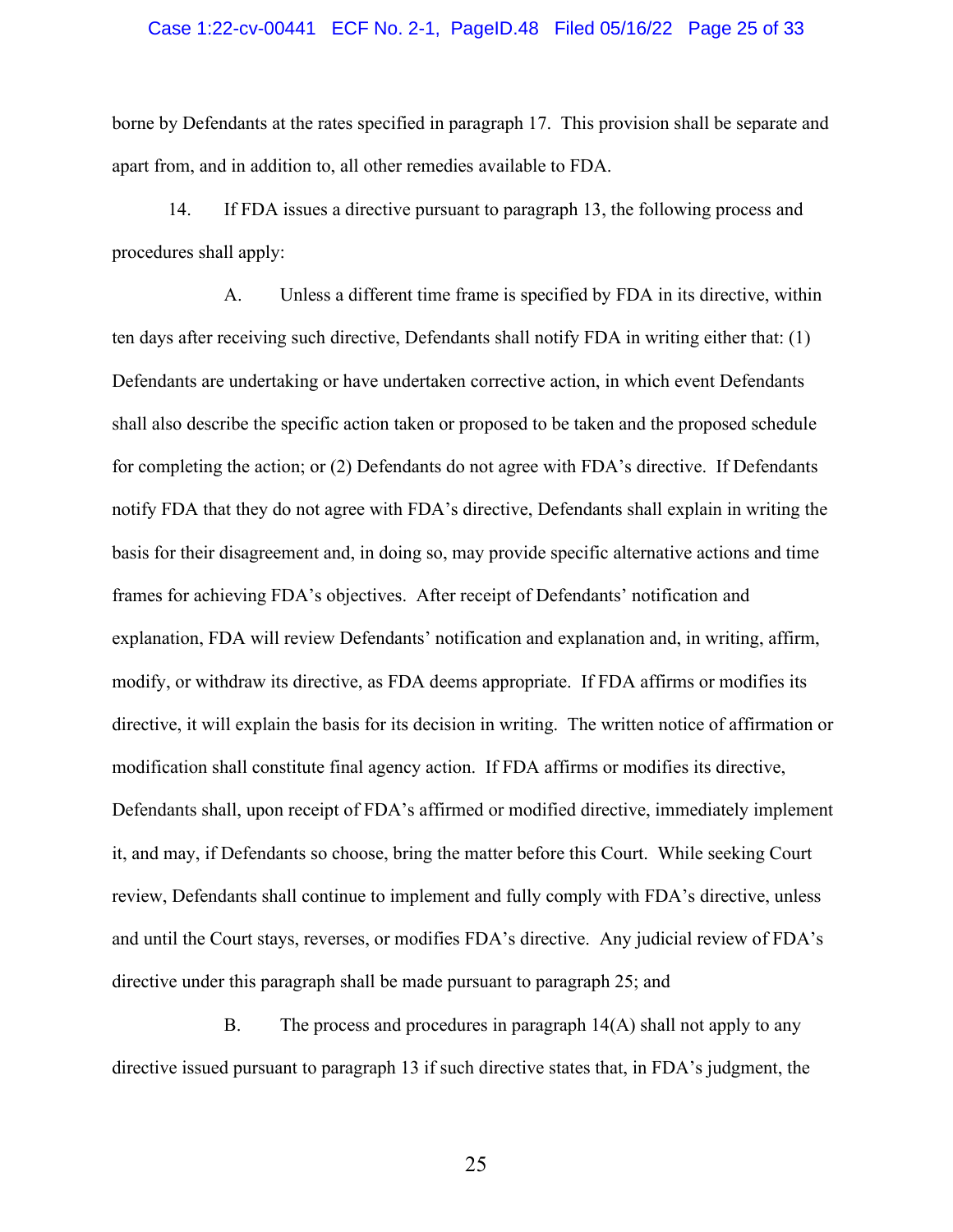### Case 1:22-cv-00441 ECF No. 2-1, PageID.49 Filed 05/16/22 Page 26 of 33

matter raises a significant public health concern. In such case, Defendants shall, upon receipt of such directive, immediately and fully comply with the terms of that directive, and the directive shall be a final agency decision. Should Defendants seek to challenge any such directive, they may petition the Court for relief while they implement FDA's directive. Any judicial review of FDA's directive under this paragraph shall be made pursuant to paragraph 25.

15. Representatives of FDA shall be permitted, without prior notice and as and when FDA deems necessary, to inspect the Sturgis Facility, collect samples, and, without prior notice, take any other measures necessary to monitor and ensure continuing compliance with the terms of this Decree, the Act, and implementing regulations. During such inspections, FDA representatives shall be permitted to: have immediate access to the Sturgis Facility and/or other place(s) of business including, but not limited to, all buildings or other structures, equipment, raw ingredients, in-process materials, unfinished and finished materials and products, containers, and labeling; take photographs and make video recordings; take samples, without charge to FDA, of raw ingredients, in-process materials, unfinished and finished materials and products, containers, and labeling; and examine and copy all records relating to the receipt, holding, and distribution of any and all articles of food and their components. The inspections shall be permitted upon presentation of a copy of this Decree and appropriate credentials. The inspection authority granted by this Decree is separate and apart from, and in addition to, the authority to make inspections under the Act, 21 U.S.C. § 374.

16. Defendants shall promptly provide any information or records to FDA upon request regarding the receipt, manufacture, processing, preparing, packing, labeling, holding, and/or distributing of articles of food. Defendants shall maintain copies of the Sanitation Plan, the Environmental Monitoring Plan, the Product Monitoring Plan, and the Employee Training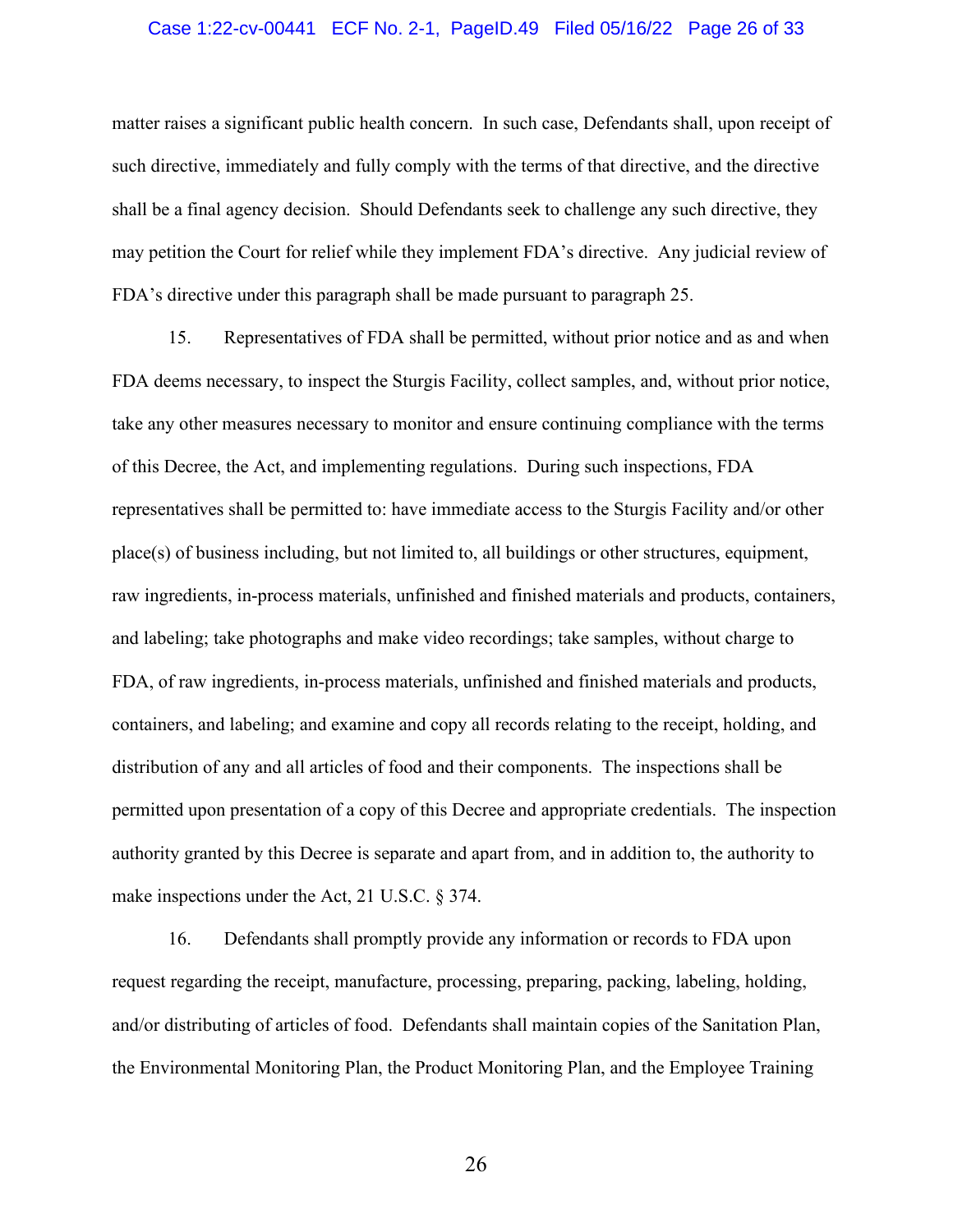### Case 1:22-cv-00441 ECF No. 2-1, PageID.50 Filed 05/16/22 Page 27 of 33

Program, along with copies of all records required by such plans and this Decree, at the Sturgis Facility, in a location where the records are readily available for reference and inspection by FDA. Defendants shall retain all records referred to in this paragraph for at least three years after the date the records are prepared.

17. Defendants shall pay all costs of FDA's supervision, inspections, investigations, analyses, examinations, and reviews that FDA deems necessary to evaluate Defendants' compliance with this Decree, including all transportation and associated costs for FDA investigators and experts, at the standard rates prevailing at the time the costs are incurred. As of the date of entry of this Decree, these rates are: \$105.46 per hour or fraction thereof per representative for inspection and investigative work; \$126.24 per hour or fraction thereof per representative for analytical or review work; \$0.59 per mile for travel expenses by automobile; government rate or the equivalent for travel by air or other means; and the published government per diem rate for subsistence expenses where necessary. In the event that the standard rates applicable to FDA supervision of court-ordered compliance are modified, these rates shall be increased or decreased without further order of the Court.

18. Within five days after the entry of this Decree, Defendants shall post a copy of this Decree in a common area at the Sturgis Facility, and publish the Decree on an internal website and a publicly-available website maintained and/or controlled by Defendants. Defendants shall ensure that this Decree remains posted as described herein for as long as this Decree remains in effect. Within ten days after entry of this Decree, Defendants shall provide to FDA an affidavit of compliance, signed by a person with personal knowledge of the facts, stating the fact and manner of compliance with the provisions of this paragraph.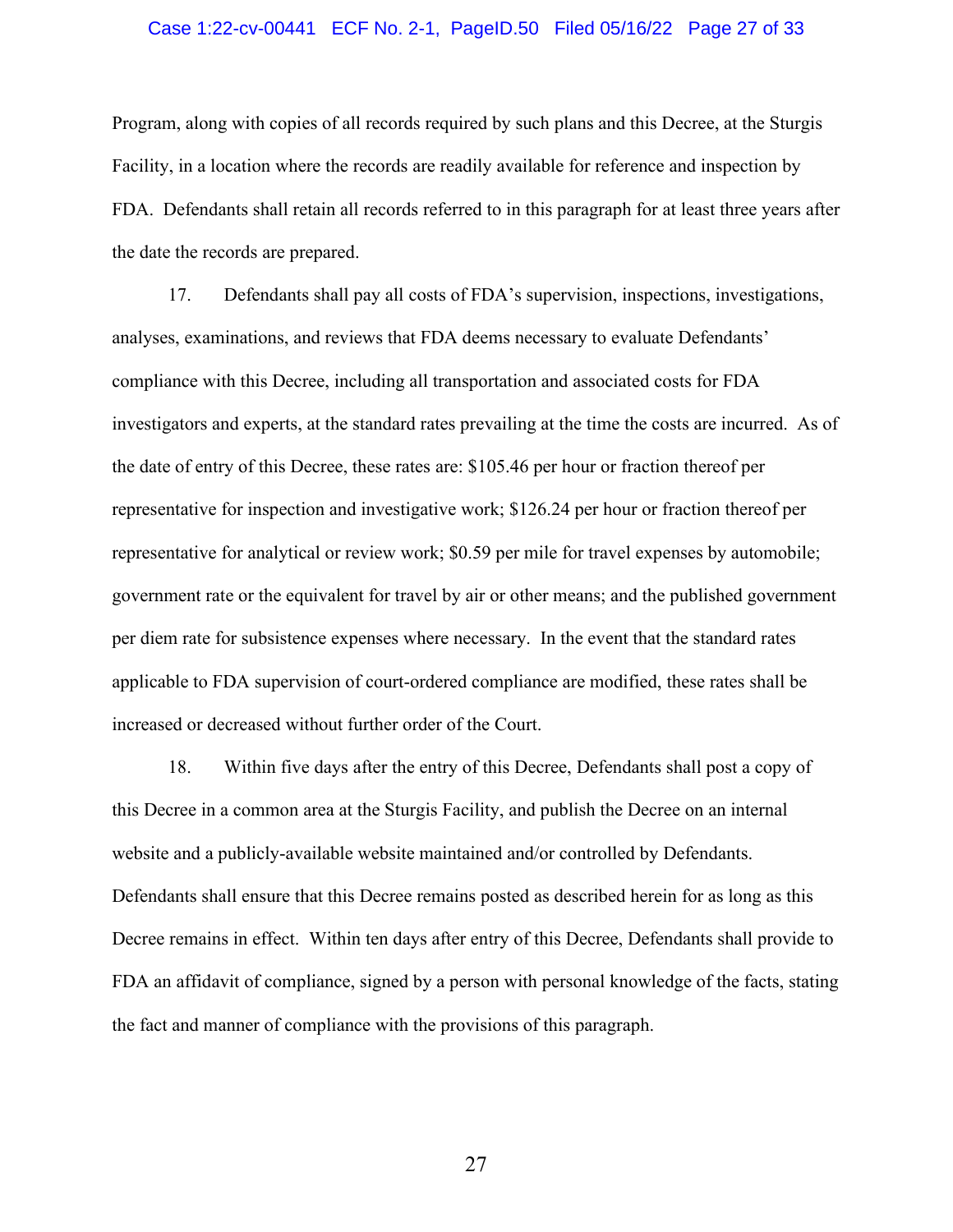#### Case 1:22-cv-00441 ECF No. 2-1, PageID.51 Filed 05/16/22 Page 28 of 33

19. Within ten days after the entry of this Decree, Defendants shall provide a copy of this Decree by electronic mail to each and all Associated Persons. Within twenty days after the date of entry of this Decree, Defendants shall provide to FDA an affidavit of compliance, signed by a person with personal knowledge of the facts, stating the fact and manner of compliance with the provisions of this paragraph and identifying the names, addresses, and positions of all persons who have received a copy of this Decree pursuant to this paragraph. Within seven days after receiving a request from FDA for any information or documentation that FDA deems necessary to evaluate Defendants' compliance with this paragraph, Defendants shall provide such information or documentation to FDA.

20. Within fifteen days after entry of this Decree, Defendants shall hold a general meeting or series of smaller meetings for all Associated Persons, at which they shall describe the terms and obligations of this Decree. Within twenty days after entry of this Decree, Defendants shall provide to FDA an affidavit of compliance, signed by a person with personal knowledge of the facts, stating the fact and manner of compliance with the provisions of this paragraph and a copy of the agenda, list of attendees, and meeting minutes from the meeting(s) held pursuant to this paragraph.

21. In the event that any Defendant becomes associated with any additional Associated Person(s) at any time after entry of this Decree, Defendants shall immediately provide a copy of this Decree by electronic mail to such Associated Person(s). On a quarterly basis, Defendants shall provide to FDA an affidavit of compliance, signed by a person with personal knowledge of the facts, stating the fact and manner of compliance with the provisions of this paragraph and identifying the names, addresses, and positions of the additional Associated Person(s) who have received a copy of this Decree pursuant to this paragraph. Within seven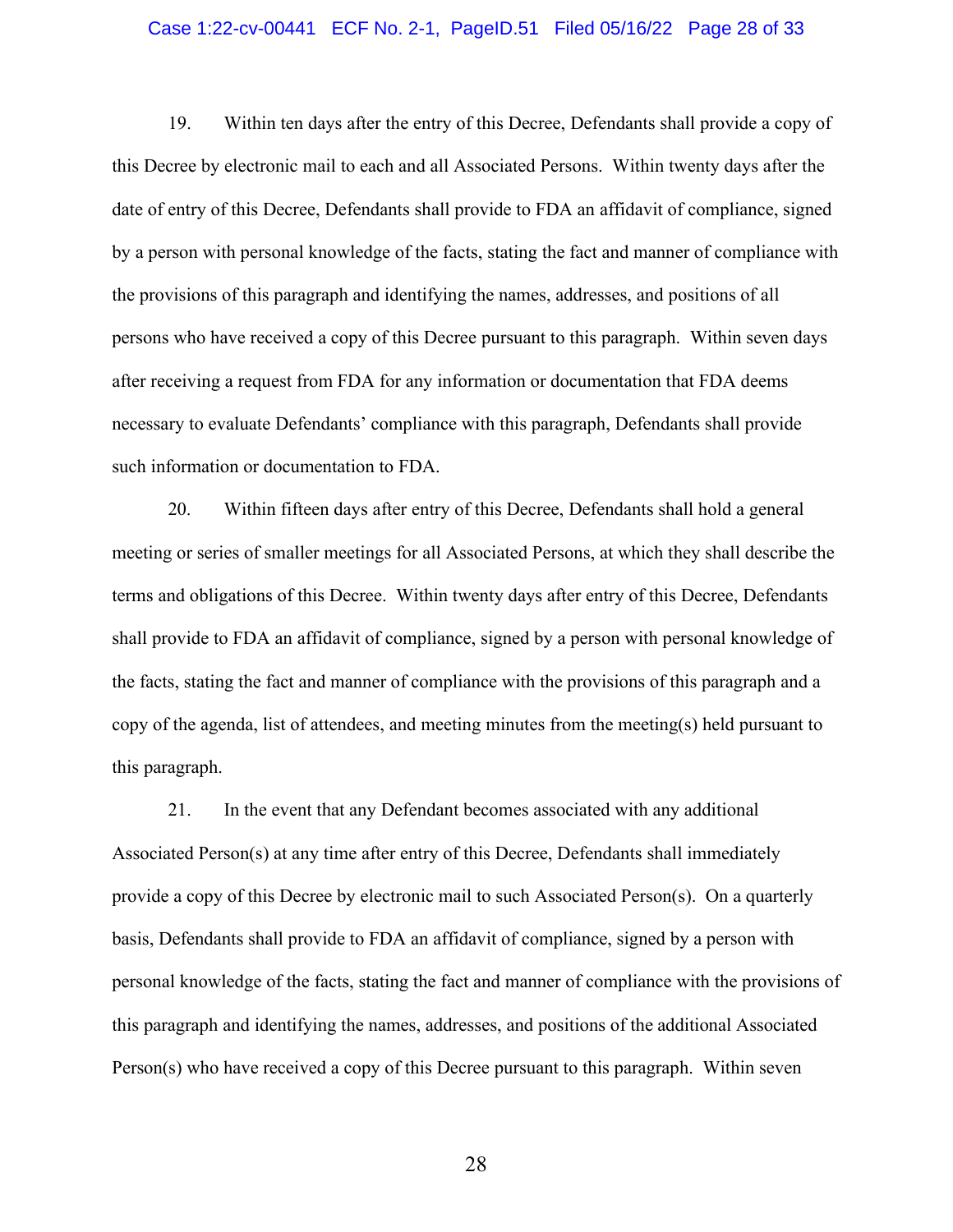### Case 1:22-cv-00441 ECF No. 2-1, PageID.52 Filed 05/16/22 Page 29 of 33

days after receiving a request from FDA for any information or documentation that FDA deems necessary to evaluate Defendants' compliance with this paragraph, Defendants shall provide such information or documentation to FDA.

22. Defendants shall notify FDA in writing at least thirty days before any change in ownership, name, or character of their business at the Sturgis Facility that occurs after entry of this Decree including, but not limited to, any of the following, if they may affect obligations arising out of this Decree: (1) an incorporation, reorganization, relocation, dissolution, bankruptcy, assignment or sale resulting in the emergence of a successor corporation; the creation or dissolution of subsidiaries; the creation of any additional entities that engage in the manufacture and distribution of articles of food; the discontinuation of any line of powdered product; and any other change in the structure or identity of Abbott Nutrition or change in the responsibility of any individual defendant that affects the Sturgis Facility; and (2) the sale or assignment of any business assets, such as buildings, equipment, or inventory. Defendants shall provide a copy of this Decree to any prospective successor or assign at least twenty days before any sale or assignment. Defendants shall furnish FDA with an affidavit of compliance with this paragraph no later than ten days before any such assignment or change in ownership.

23. If any Defendant fails to comply with any provision of this Decree, the Act, or its implementing regulations, including any time frame imposed by this Decree, then Defendants shall pay to the United States of America thirty thousand dollars (\$30,000) in liquidated damages for each day such violation continues. The total amount of such liquidated damages shall not exceed five million dollars (\$5,000,000) annually. The remedy in this paragraph shall be in addition to any other remedies available to the United States under this Decree or the law.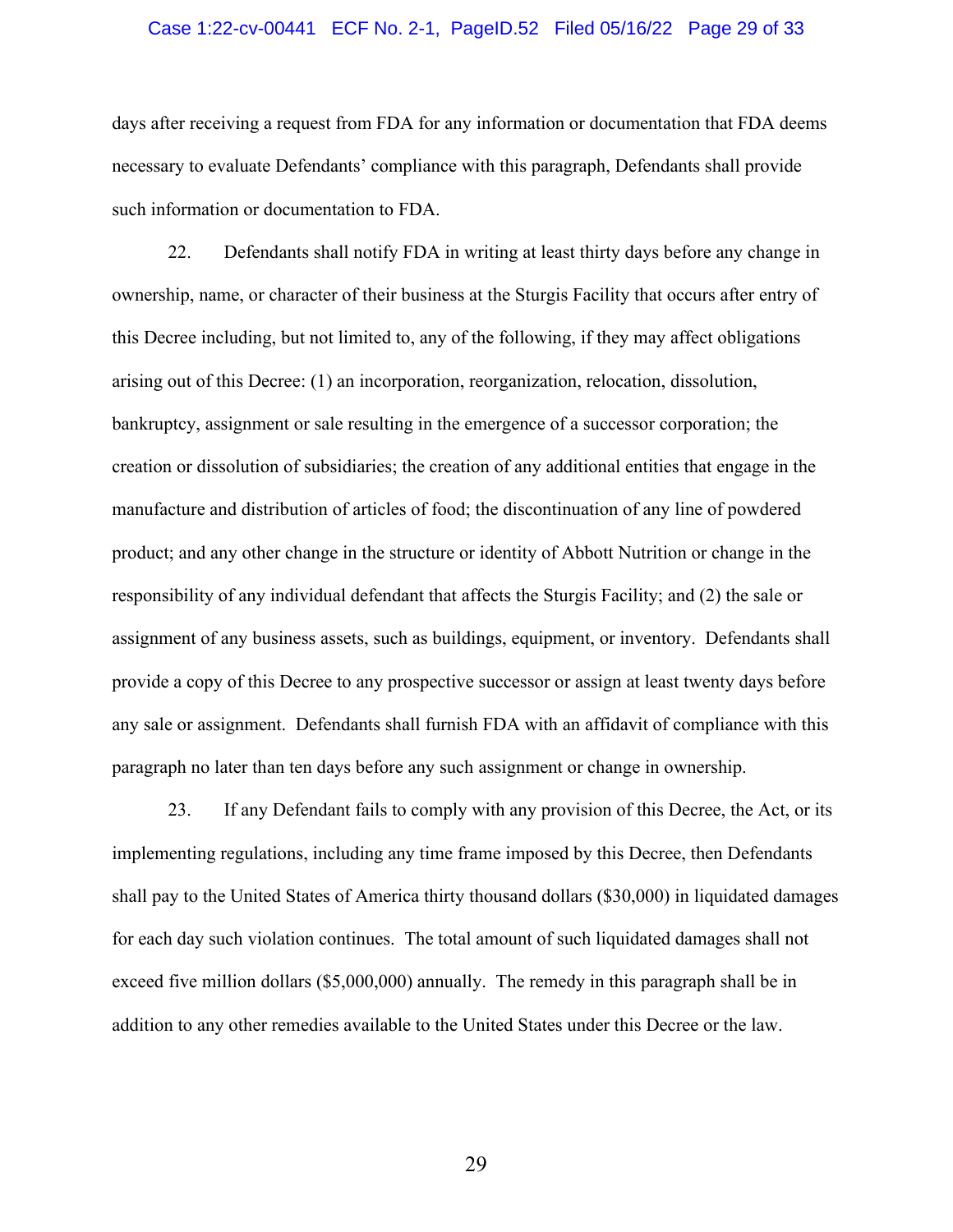#### Case 1:22-cv-00441 ECF No. 2-1, PageID.53 Filed 05/16/22 Page 30 of 33

24. Should the United States bring and prevail in a contempt action to enforce the terms of this Decree, Defendants shall, in addition to other remedies, reimburse the United States for its attorneys' fees (including overhead), travel expenses incurred by attorneys and witnesses, investigational and analytical expenses, expert witness fees, administrative and court costs, and any other costs or fees incurred by the United States in bringing such an action.

25. Defendants shall abide by the decisions of FDA, and FDA's decisions shall be final. All decisions conferred upon FDA in this Decree shall be vested in FDA's discretion and, to the extent that these decisions are subject to review, shall be reviewed by this Court under the arbitrary and capricious standard set forth in 5 U.S.C. § 706(2)(A). Review by the Court of any FDA decision rendered pursuant to this Decree shall be based exclusively on the written record before FDA at the time the decision was made. No discovery shall be taken by either party.

26. All notifications, certifications, reports, correspondence, and other communications to FDA required by the terms of this Decree shall be prominently marked "Consent Decree Correspondence," shall reference this civil action by case name and civil action number, and shall be submitted electronically to the Program Division Director, Office of Human and Animal Food Operations, Human and Animal Food Division East 6, at [ORAHAFEAST6FIRMRESPONSES@fda.hhs.gov.](mailto:ORAHAFEAST6FIRMRESPONSES@fda.hhs.gov) If electronic submission is not possible, communications shall be addressed to the attention of OHAFO East 6 Program Division Director, FDA, 550 West Jackson Boulevard, Chicago, Illinois 60661.

27. This Decree shall apply only to Defendants and Associated Persons, as defined in paragraph 7(A), involved with the manufacture, processing, preparing, packing, labeling, holding, or distribution of powdered products at or from the Sturgis Facility.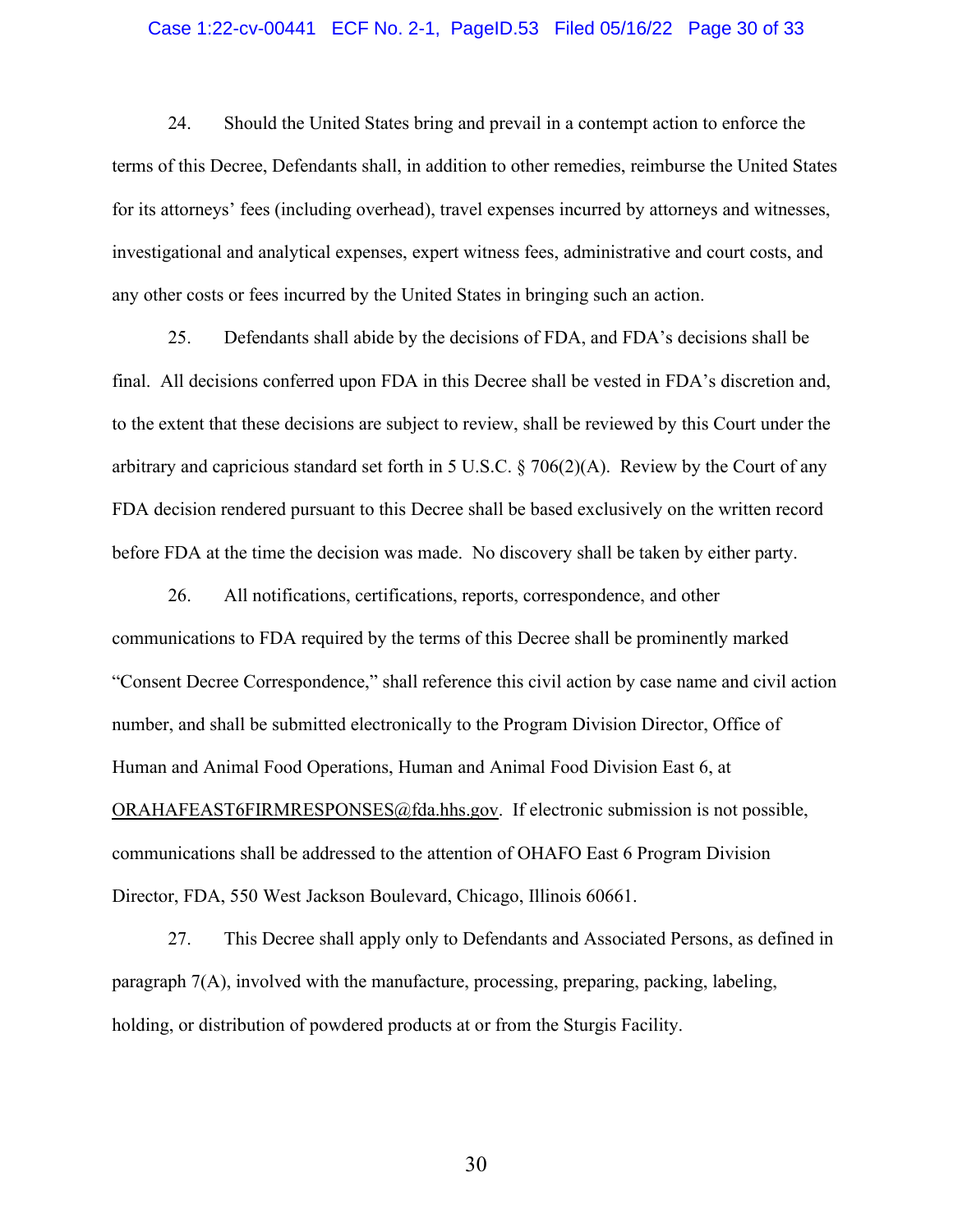### Case 1:22-cv-00441 ECF No. 2-1, PageID.54 Filed 05/16/22 Page 31 of 33

28. No sooner than sixty months after resuming production after receipt of written notification from FDA under paragraph 9(D), Defendants may provide written notice to FDA that they seek relief from this Decree. If, at the time of such notice, in FDA's judgment Defendants have maintained a state of continuous compliance with the terms of this Decree, the Act, and all applicable laws and regulations for at least sixty months after resuming production after receipt of written notification from FDA under paragraph 9(D), the Defendants may petition the Court to grant such relief and the United States will not oppose Defendants' petition.

29. This Court retains jurisdiction over this action and the parties thereto for the purpose of enforcing and modifying this Decree and for the purpose of granting such additional relief as may be necessary or appropriate.

IT IS SO ORDERED, this  $\_\_\_\_\$  day of  $\_\_\_\_\_\$ , 2022.

UNITED STATES DISTRICT JUDGE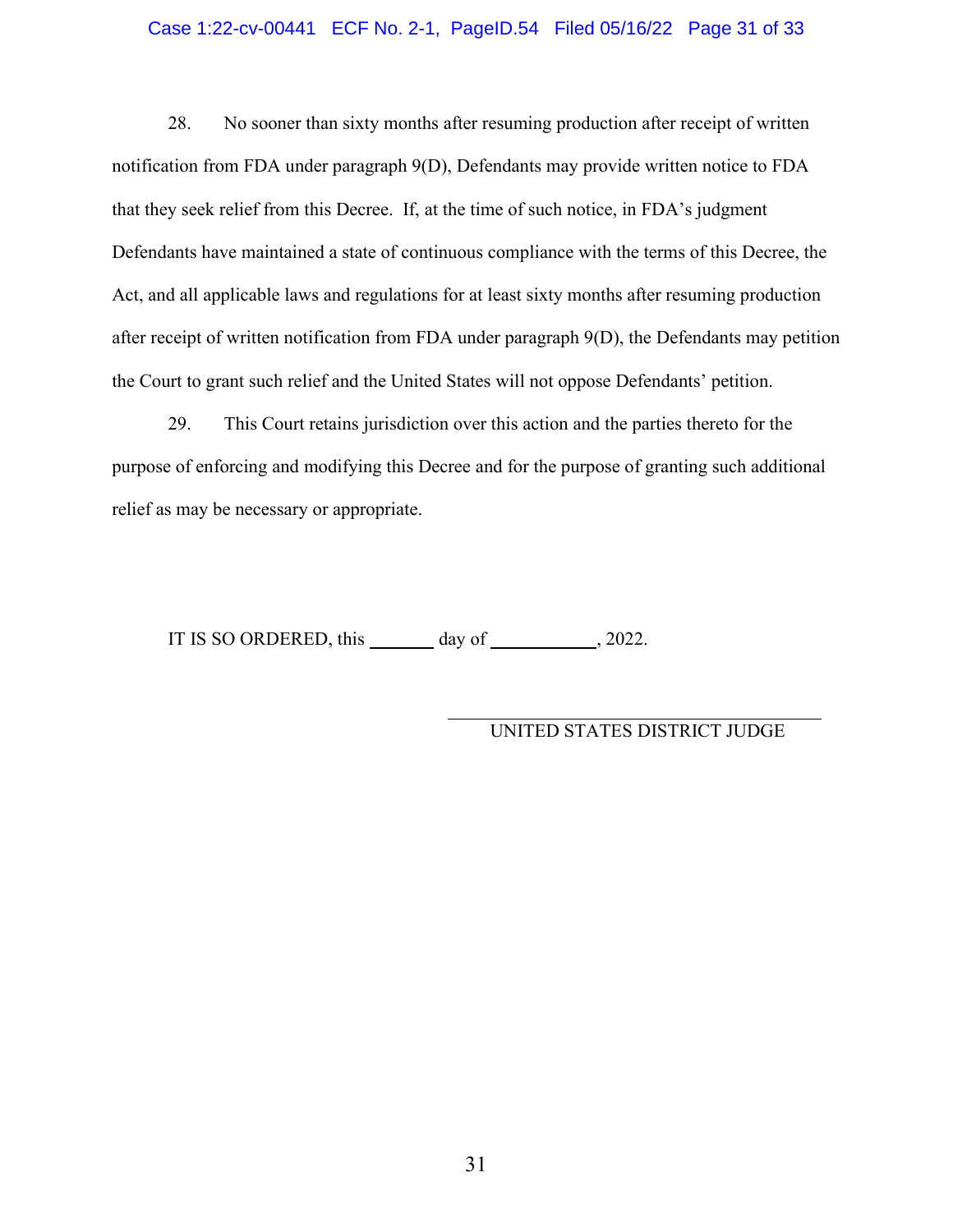The undersigned hereby consent to the entry of the foregoing Decree.

**For Defendants** 

For Plaintiff

LORI J. RANDALL. Individually and on behalf of **ABBOTT LABORATORIES DBA ABBOTT NUTRITION** 

Individually

**KEENAN S. GALE.** Individually

Mark R. Filip, P.C. Kirkland & Ellis LLP 300 North LaSaile Chicago, IL 60654 Tel: (312) 862-2192 Email: Mark.Filip@kirkland.com

**Attorney for Defendants** 

**MARK A. TOTTEN United States Attorney**  $Bv = 7$ 

ANDREW J. HULL **Assistant United States Attorney** U.S. Attorney's Office for the Western **District of Michigan** P.O. Box 208 Grand Rapids, MI 49503 Tel: (616) 456-2404 Email: Andrew.Hull@usdoj.gov

**BRIAN M. BOYNTON Principal Deputy Assistant Attorney** General **Civil Division** 

ARUNG. RAO Deputy Assistant Attorney General

**GUSTAV W. EYLER Director Consumer Protection Branch** 

**ALLAN GORDUS Assistant Director** 

By: s/ Donald Lorenzen DONALD LORENZEN CHRISTINA PARASCANDOLA **Senior Litigation Counsels Consumer Protection Branch** Civil Division Department of Justice P.O. Box 386